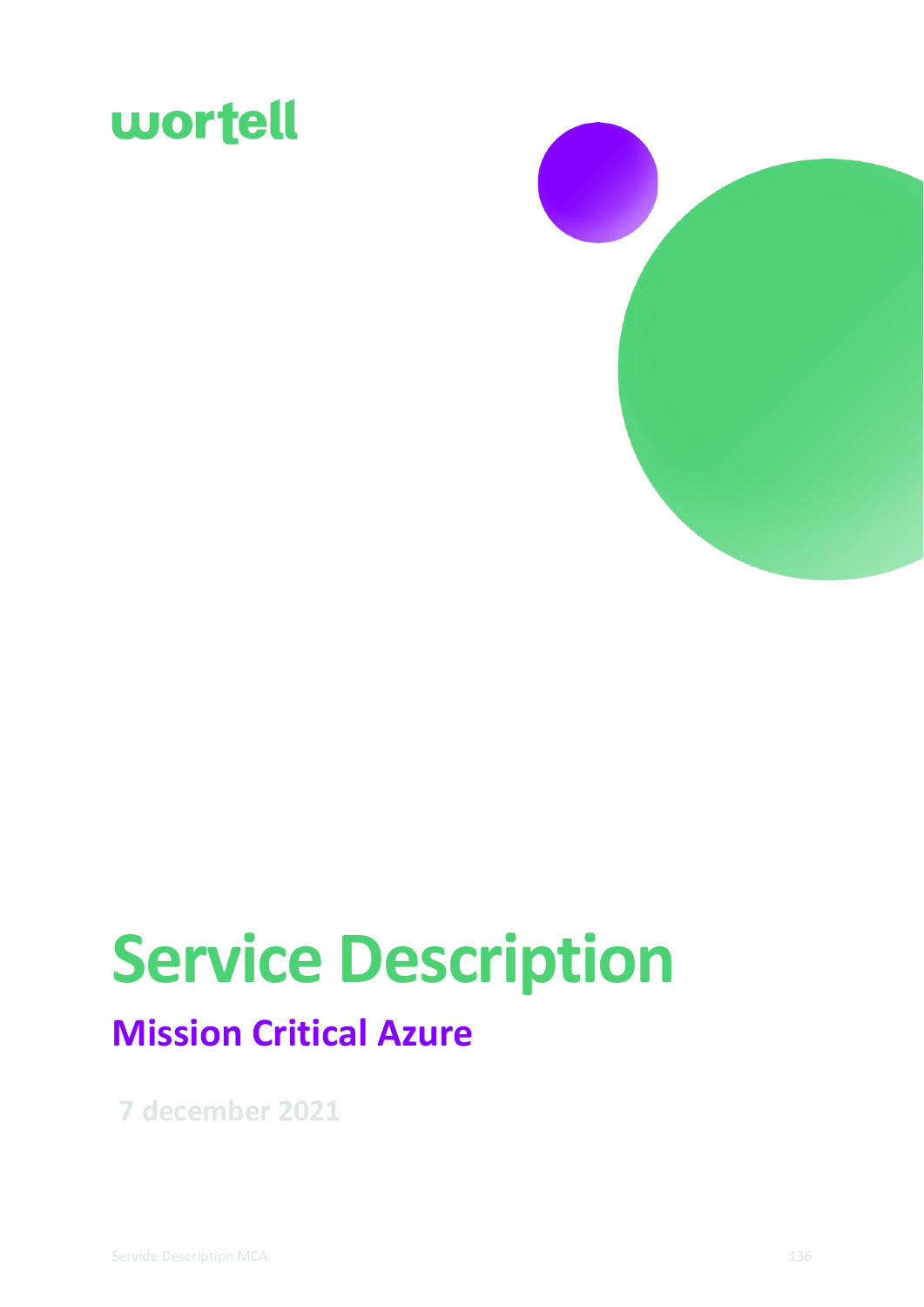## **Table of contents**

| $\mathbf{1}$            |  |
|-------------------------|--|
| 1.1                     |  |
| 1.2                     |  |
| 1.2.1                   |  |
| $\overline{\mathbf{2}}$ |  |
| 3                       |  |
| 3.1                     |  |
| 3.2                     |  |
| 3.3                     |  |
| 4                       |  |
| 4.1                     |  |
| 4.2                     |  |
| 4.3                     |  |
| 5                       |  |
| 5.1                     |  |
| 5.2                     |  |
| 5.3                     |  |
| 6                       |  |
| 6.1                     |  |
| 6.2                     |  |
| 6.3                     |  |
| 7                       |  |
| 7.1                     |  |
| 7.2                     |  |
| 7.3                     |  |
| 7.4                     |  |
| 7.5                     |  |
| 8                       |  |
| 8.1                     |  |
| 8.2                     |  |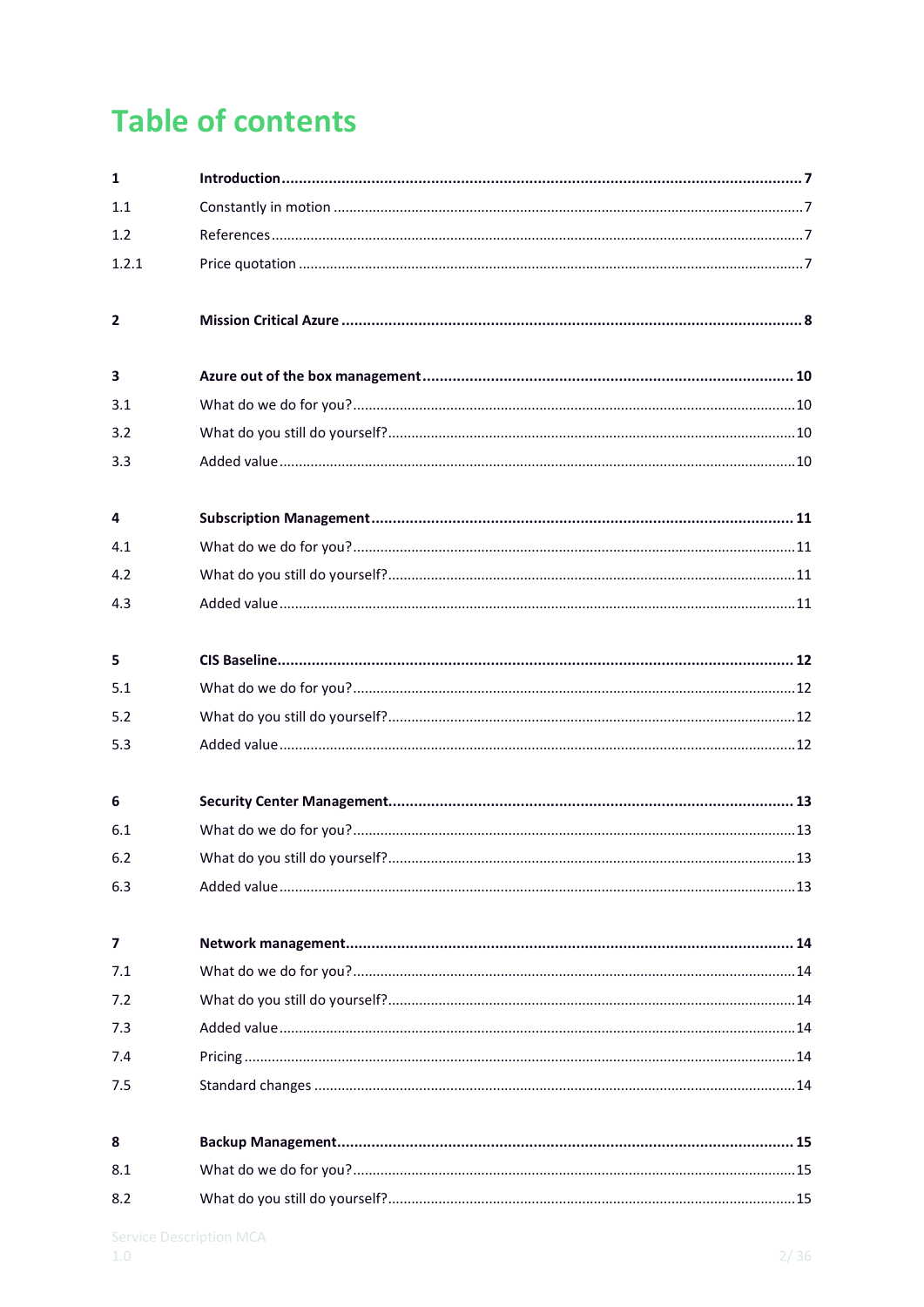| 8.3    |  |
|--------|--|
| 9      |  |
| 9.1    |  |
| 9.2    |  |
| 9.3    |  |
| 10     |  |
| 10.1   |  |
| 10.2   |  |
| 10.3   |  |
| 11     |  |
| 11.1   |  |
| 11.1.1 |  |
| 11.1.2 |  |
| 11.1.3 |  |
| 11.2   |  |
| 11.2.1 |  |
| 11.2.2 |  |
| 11.2.3 |  |
| 11.2.4 |  |
| 11.3   |  |
| 11.3.1 |  |
| 11.3.2 |  |
| 11.3.3 |  |
| 11.3.4 |  |
| 11.4   |  |
| 11.4.1 |  |
| 11.4.2 |  |
| 11.4.3 |  |
| 11.4.4 |  |
| 11.5   |  |
| 11.5.1 |  |
| 11.5.2 |  |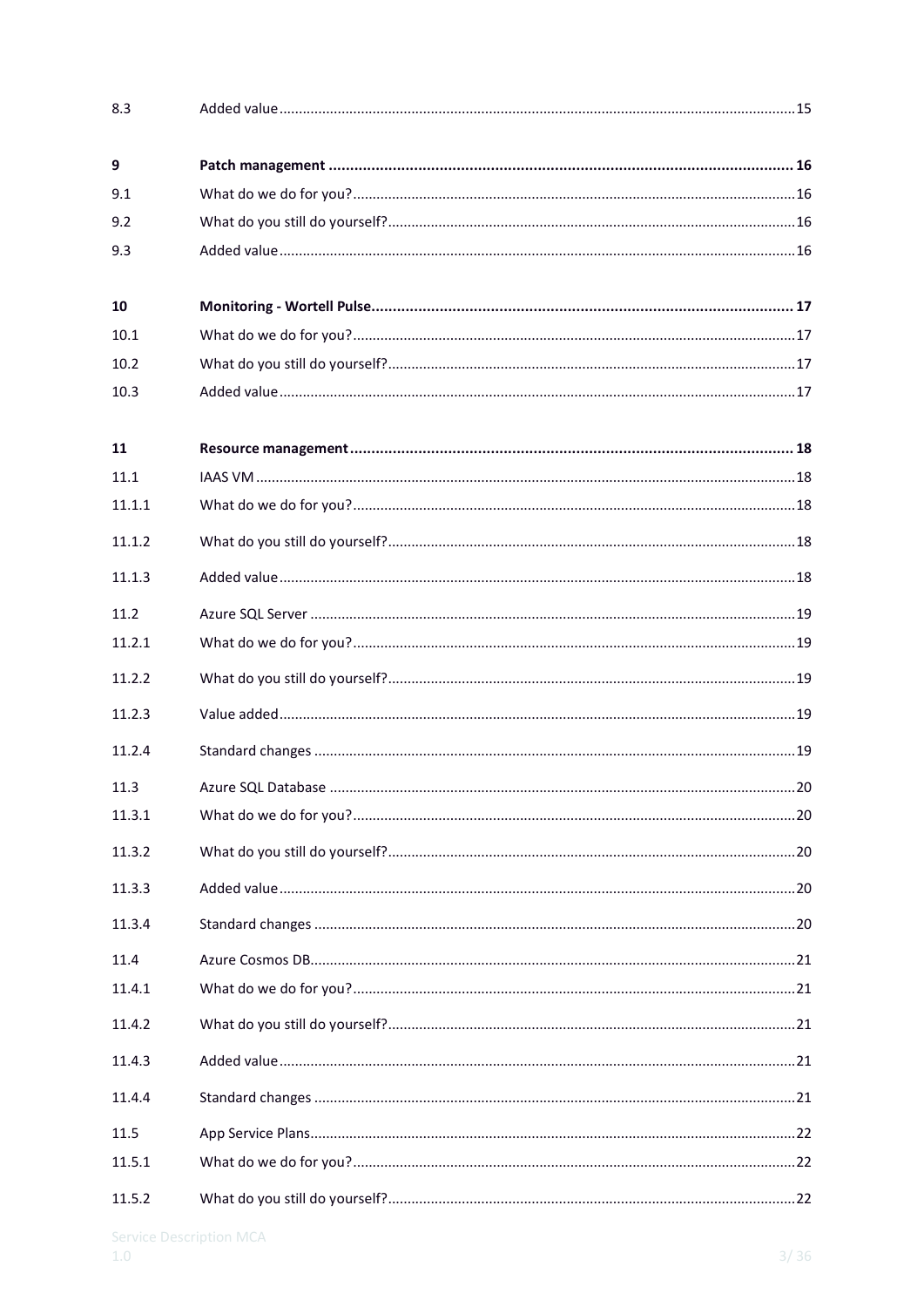| 11.5.3  |  |
|---------|--|
| 11.5.4  |  |
| 11.6    |  |
| 11.6.1  |  |
| 11.6.2  |  |
| 11.6.3  |  |
| 11.6.4  |  |
| 11.7    |  |
| 11.7.1  |  |
| 11.7.2  |  |
| 11.7.3  |  |
| 11.7.4  |  |
| 11.8    |  |
| 11.8.1  |  |
| 11.8.2  |  |
| 11.8.3  |  |
| 11.9    |  |
| 11.9.1  |  |
| 11.9.2  |  |
| 11.9.3  |  |
| 11.10   |  |
| 11.10.1 |  |
| 11.10.2 |  |
| 11.10.3 |  |
| 12      |  |
| 12.1    |  |
| 12.1.1  |  |
| 12.1.2  |  |
| 12.1.3  |  |
| 12.1.4  |  |
| 12.2    |  |
| 12.2.1  |  |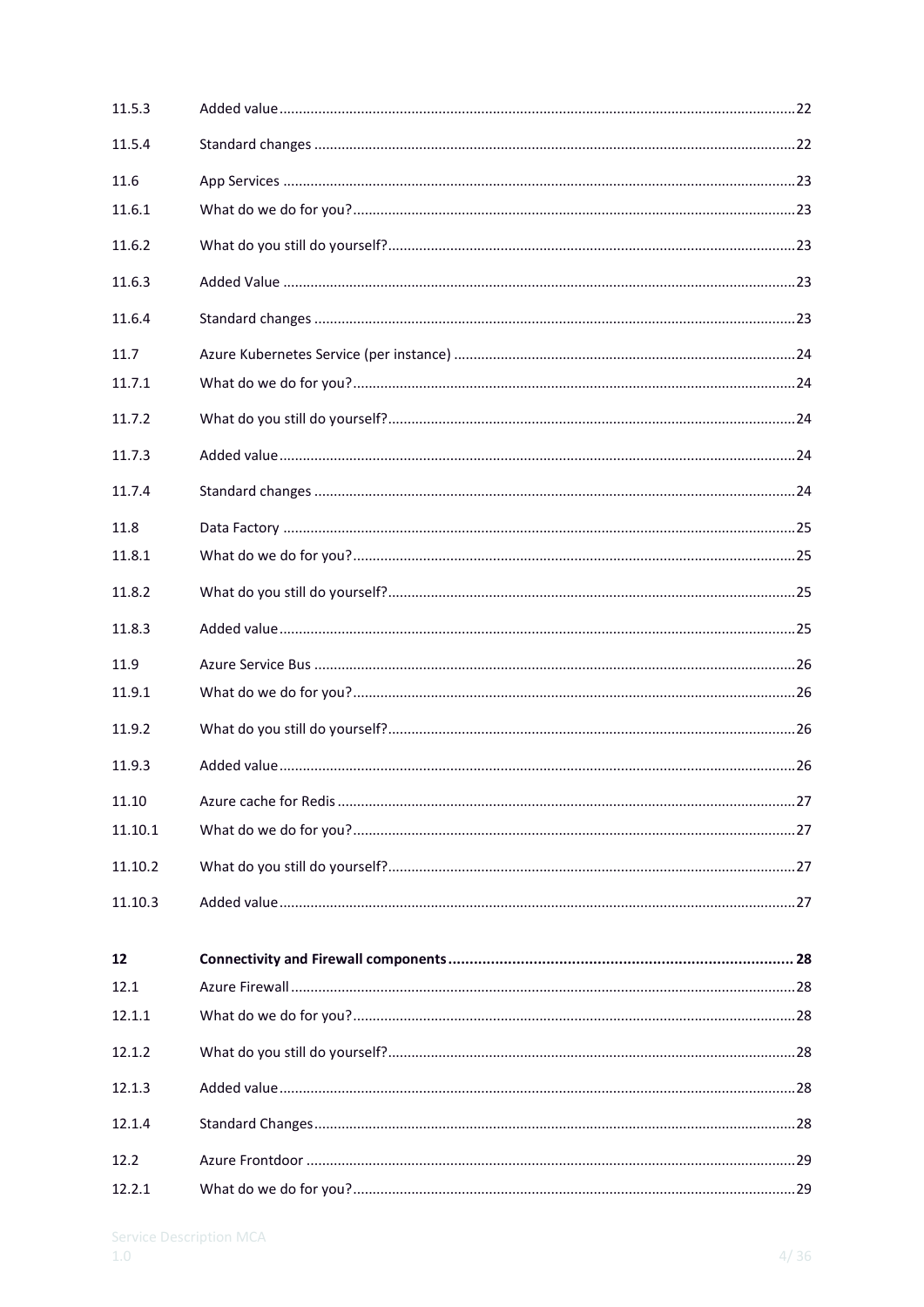| 12.2.2 |  |
|--------|--|
| 12.2.3 |  |
| 12.2.4 |  |
| 12.3   |  |
| 12.3.1 |  |
| 12.3.2 |  |
| 12.3.3 |  |
| 12.3.4 |  |
| 12.4   |  |
| 12.4.1 |  |
| 12.4.2 |  |
| 12.4.3 |  |
| 12.4.4 |  |
| 12.5   |  |
| 12.5.1 |  |
| 12.5.2 |  |
| 12.5.3 |  |
| 12.5.4 |  |
| 12.6   |  |
| 12.6.1 |  |
| 12.6.2 |  |
| 12.6.3 |  |
| 12.7   |  |
| 12.7.1 |  |
| 12.7.2 |  |
| 12.7.3 |  |
| 13     |  |
| 13.1   |  |
| 13.1.1 |  |
| 13.1.2 |  |
| 13.2   |  |
| 13.2.1 |  |
|        |  |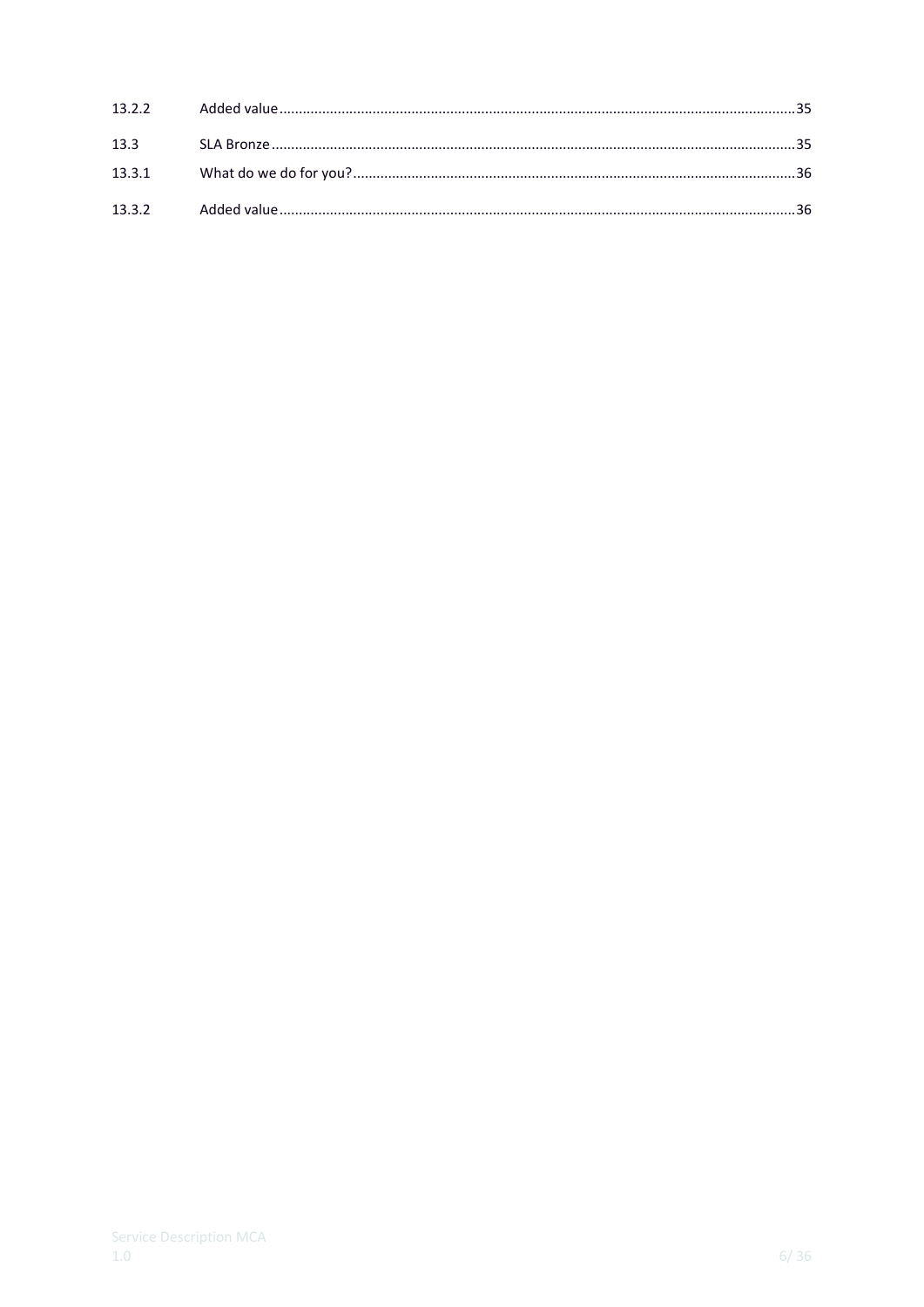## <span id="page-6-0"></span>**1 Introduction**

## **1.1 Constantly in motion**

<span id="page-6-1"></span>Microsoft Azure is a service from Microsoft that is constantly in motion. We are constantly adapting our services to the services of Microsoft Azure. As a result, we may have to adjust our service description during the period that we provide our services to you. Our starting point is that we always offer a service that remains at least the same or offers an equal experience.

## <span id="page-6-2"></span>**1.2 References**

## **1.2.1 Quote**

<span id="page-6-3"></span>This document is part of the agreement between Wortell and your organization. The modules that are included in the quote issued by Wortell are part of the scope of the service. Modules from the Service Description that are not mentioned in the quotation are not part of the service. Additional modules can be added via your Account Manager, who will provide you with an additional quote.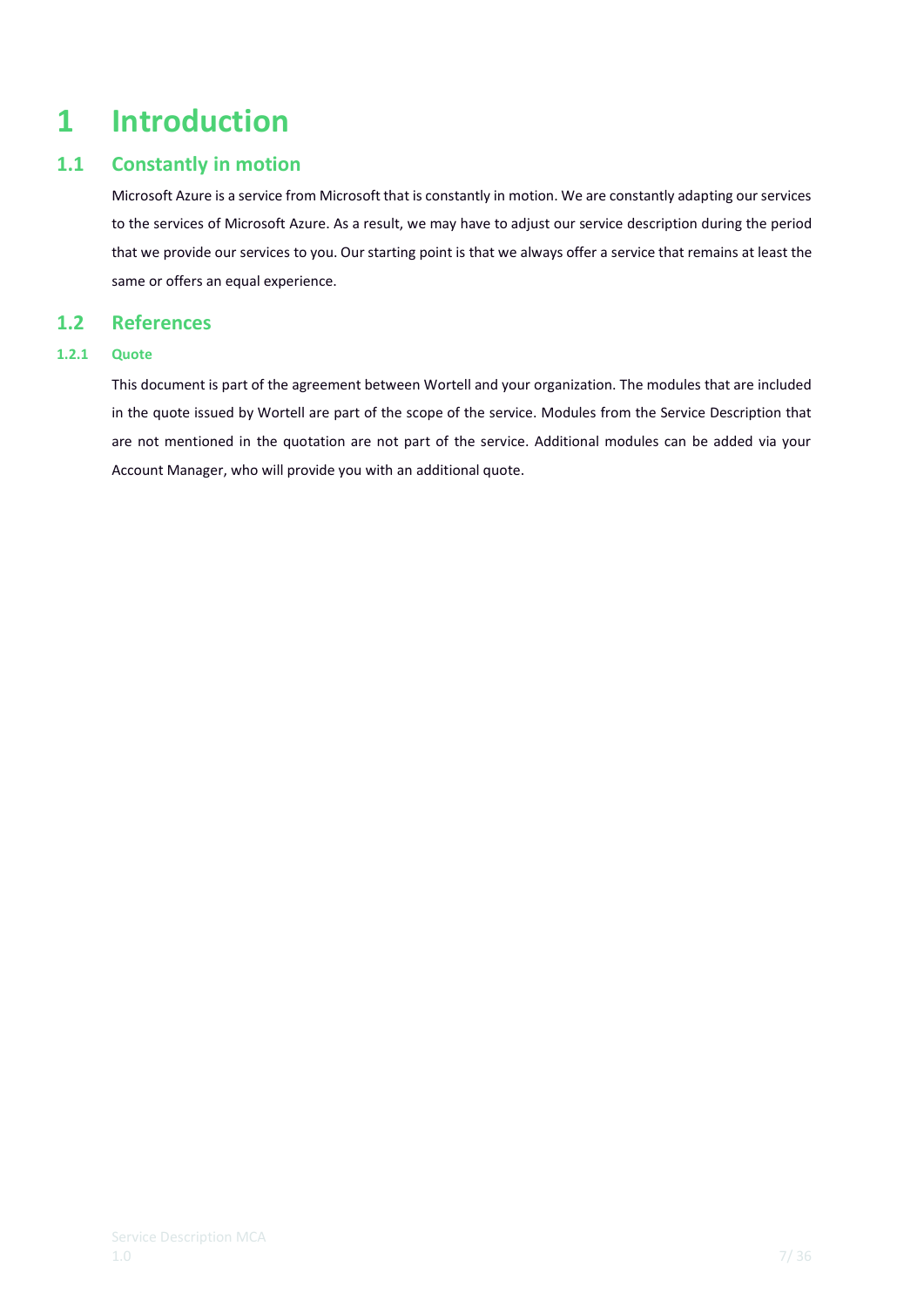## <span id="page-7-0"></span>**2 Mission Critical Azure**

Mission Critical Azure also known as MCA is a secure, managed and automated cloud product based on Microsoft Azure. Mission Critical Azure provides a secure, up-to-date, cost and performance optimized Azure Datacenter for all your infrastructure systems and applications (IaaS and PaaS) on the Microsoft Azure platform.

The solutions developed by MCA, such as update management, start/stop systems, monitoring and alerting, etc. are designed, built and implemented from an "infrastructure as a code" perspective. The core value of all these solutions are: Fast, reliable, quality, uniformity and optimized for performance. The management will therefore mainly be done from Azure DevOps. This ensures more grip on the environment. Where possible, we will also apply IaC when deploying existing and new resources.

MCA includes the Pulse module. Pulse is the smart monitoring, automation and surveillance system that enables the management team to provide up to 24x7 supervision of the managed resources, so that the continuity of the environment is guaranteed. MCA offers different choices on the Pulse module whereby it is possible to classify resources according to their importance for your organisation.

MCA provides a secure environment where the IaaS environment is always up-to-date and protected against external vulnerabilities for both Windows OS and Linux OS. With the support of Microsoft Defender for Cloud, the environment is tested for vulnerabilities. The environment will be tested on a regular basis on the most important standards such as the CIS Framework, where MCA ensures that the environment always has a secure and compliant infrastructure.

MCA provides a continuous cost and performance optimized environment. Systems are evaluated on sizing and usage. This will ensure that you don't pay too much for the purchased resources, and that the systems and applications perform as efficiently as possible.

Wortell provides technical support for MCA. This technical support consists of troubleshooting if the services described in this Service Description no longer function as expected.

## What we don't do:

- Functional management on databases
- Functional application management
- Investigating cyber attacks or security monitoring alerts
- Managing Azure Active Directory

MCA consists of a number of components:

- Azure out of the box management
- Subscription Management
- CIS baseline testing
- Microsoft Defender for Cloud Management
- Network management
- Backup management
- Patch management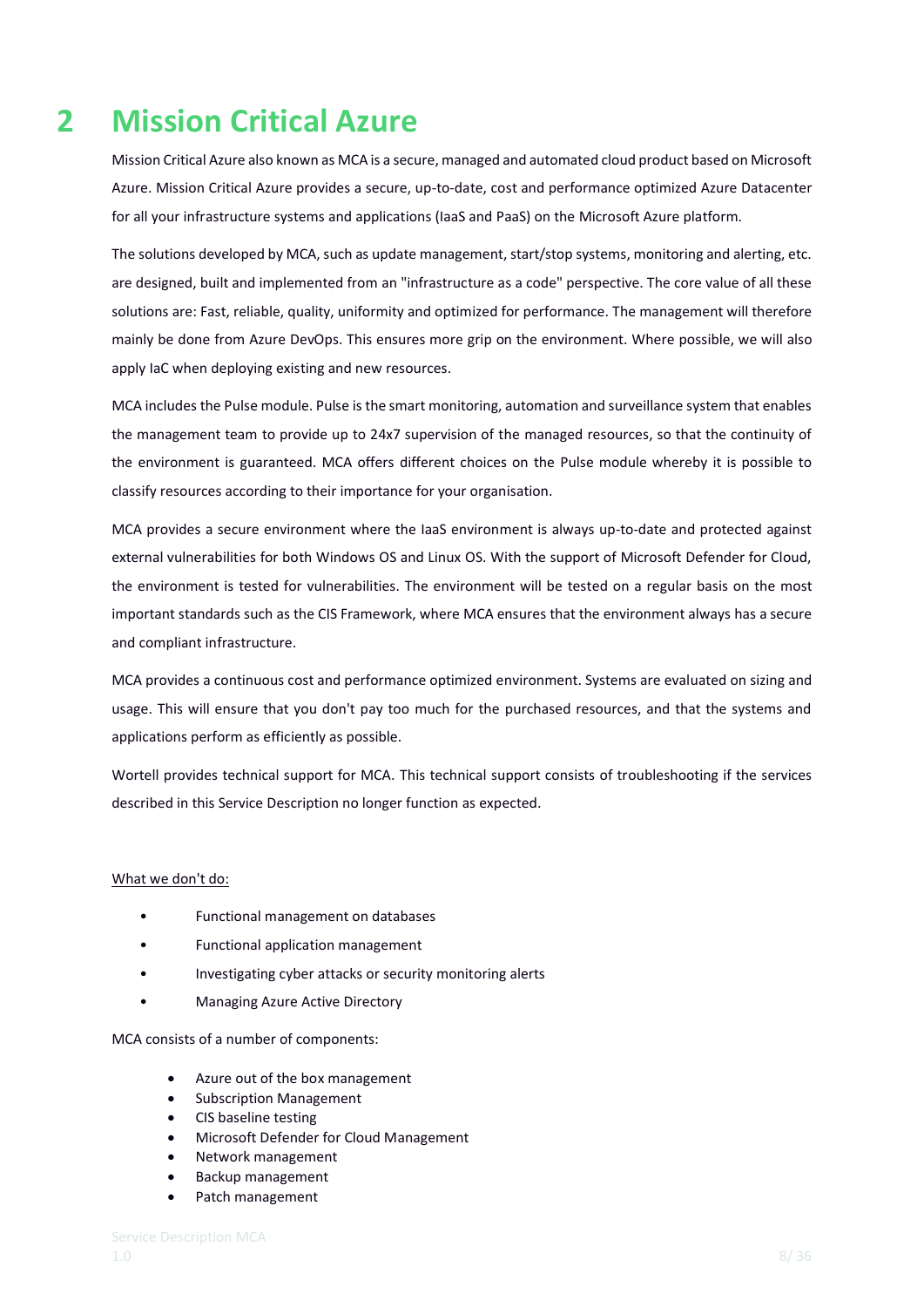- Monitoring Wortell Pulse
- Resource management
- Azure SQL management
- App Service Management
- Azure Kubernetes Service Management
- Data Factory management
- Azure Service Bus Management
- Azure cache for Redis management
- Azure firewall management
- Azure Frontdoor Management
- Application Gateway (WAF) management
- Azure Loadbalancer management
- VPN Gateway management
- Express Route Circuit Management
- Virtual WAN management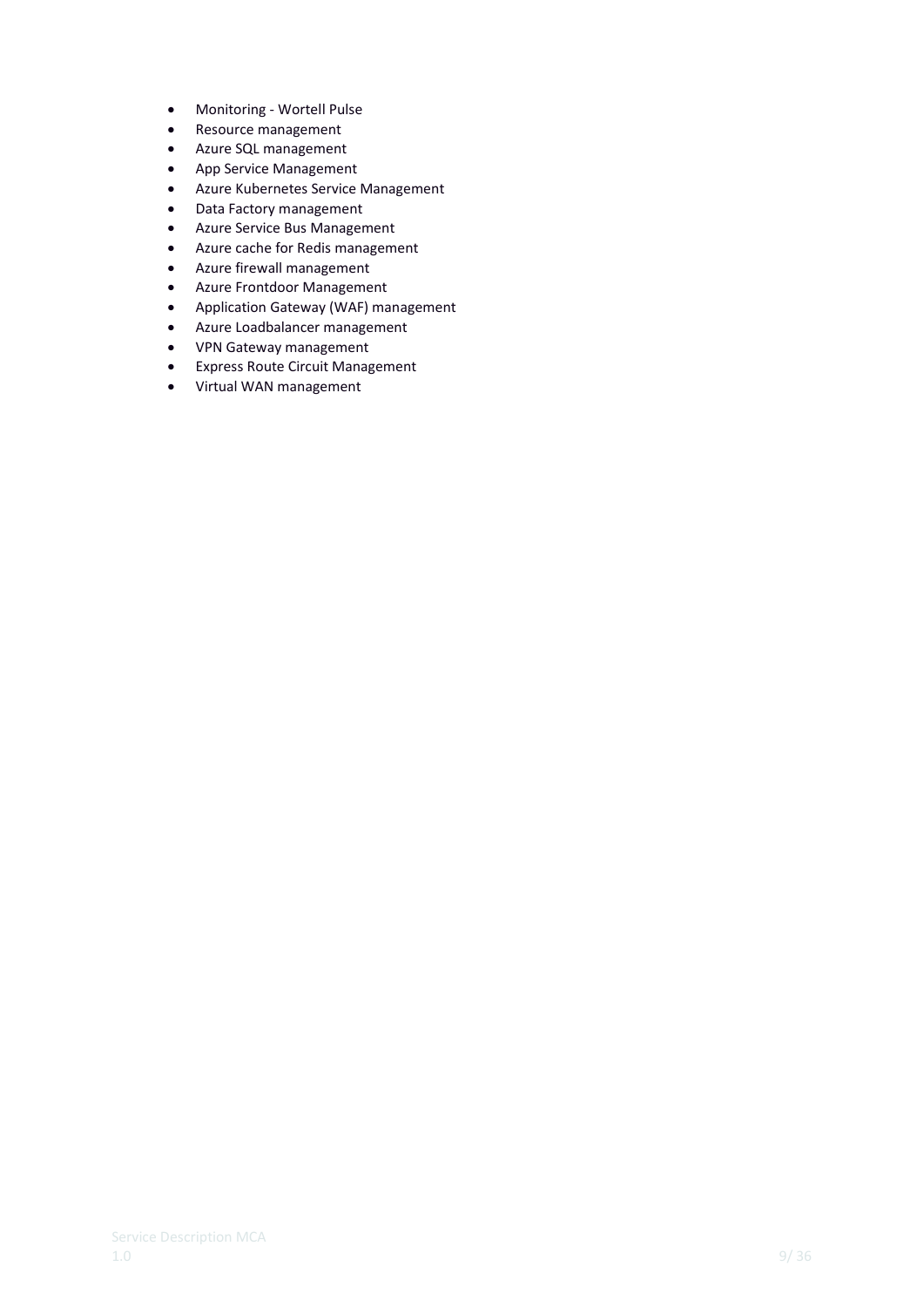## <span id="page-9-0"></span>**3 Azure out of the box management**

The Landing zone in Azure is the foundation of the Azure environment, the bare data center. Wortell has a standard way of creating a Landing Zone called "Azure out of the Box". This way we make sure the foundation is secure and compliant with the requirements of the customer, all based on Microsoft's best practices.

With our Landing zone management we ensure that an environment remains safe and compliant. Landing zone management is the basis for managing the environment in Azure.

Subscription management, CIS Baseline, security center and network management fall under Landing zone management.

## **3.1 What do we do for you?**

<span id="page-9-1"></span>Landing zone management includes the following activities:

- Security management (including arranging IAM, Policies and Management Groups, PIM for Azure resources)
- Capacity planning (including Azure reservations, right-sizing advice)
- Cost management (including right-sizing advice, orphaned resources, Azure reservations, start-stop automation)

<span id="page-9-2"></span>Monthly meeting with an engineer to discuss reports from CIS, security center and Azure advisor.

## **3.2 What else do you do?**

<span id="page-9-3"></span>Together with our engineers, assess which reports and changes have the highest priority.

## **3.3 Added value**

The landing zone managed by Wortell is maintained in accordance with security, governance and compliancy best practices. This means that if in the future better practices are advised by, for example, Microsoft, we will also implement these improvements (in consultation with the customer) on the environment managed by us.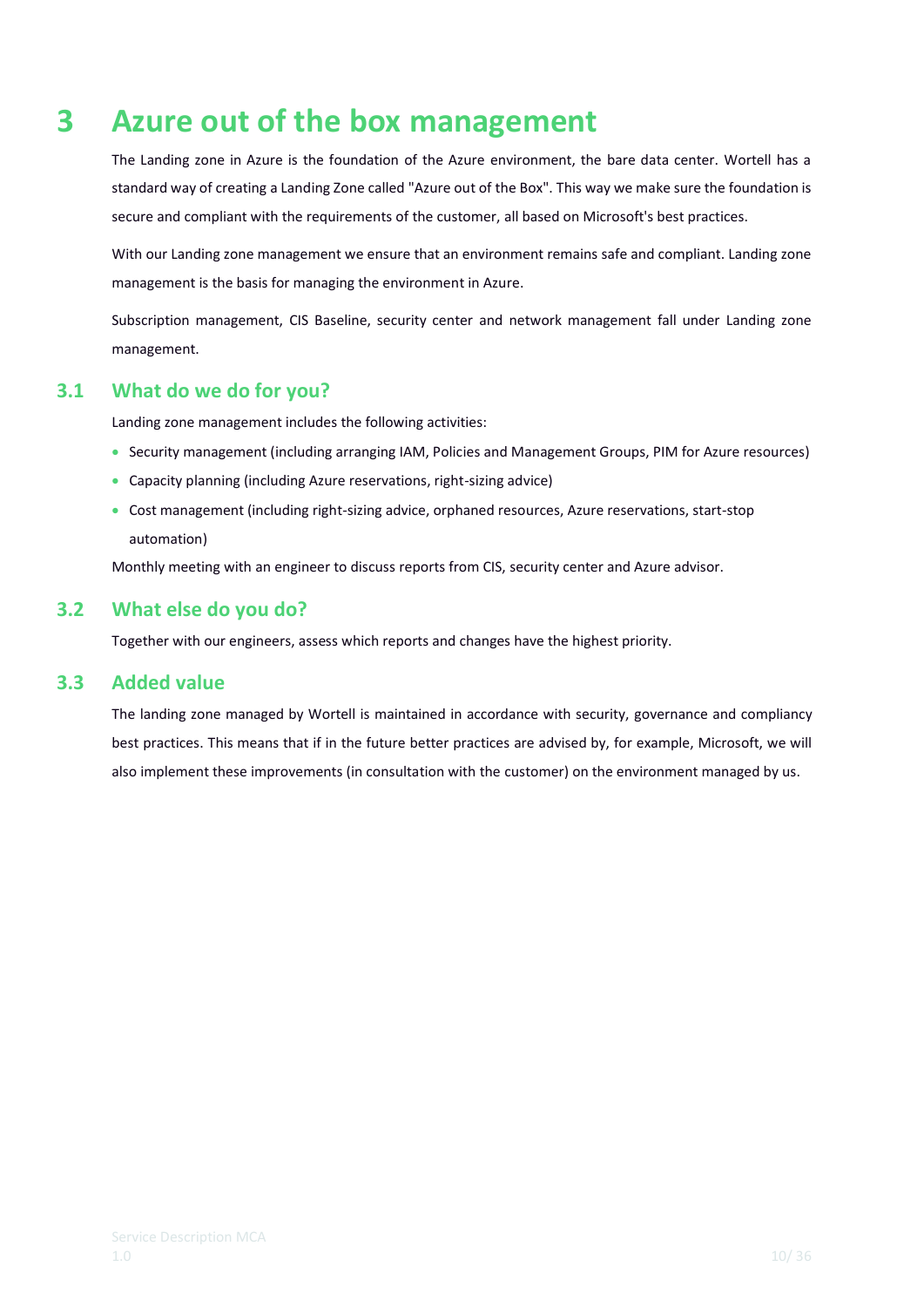## <span id="page-10-0"></span>**4 Subscription Management**

An Azure subscription is an agreement with Microsoft for the use of one or more Microsoft cloud platforms or services, for which charges are made on the basis of per-user license fees or on resource consumption on the Cloud.

Microsoft Azure Subscriptions are the logical entities within which Azure resources can be deployed. Azure subscriptions are always associated with one Azure Active Directory tenant, but an Azure Active Directory tenant can have multiple Azure subscriptions under it.

## **4.1 What do we do for you?**

<span id="page-10-1"></span>Part of Azure subscription management includes the following activities:

- Escalation to Microsoft (including use of Wortell premier support if customer is registered as DPOR)
- Subscription provisioning (including creating new subscriptions under the Wortell CSP contract.

## **4.2 What else do you do?**

<span id="page-10-2"></span>If subscriptions have to be purchased via EA or PAYG, you arrange these subscriptions yourself and delegate the further management of these subscriptions to Wortell's MCA team.

## **4.3 Added value**

<span id="page-10-3"></span>The subscriptions managed by Wortell are designed and maintained according to security, governance and compliancy best practices. Together with the landing zone, changes in best practices will be implemented in consultation with the customer. Well-organized subscriptions are the most important basis for further success in the Microsoft Azure Cloud.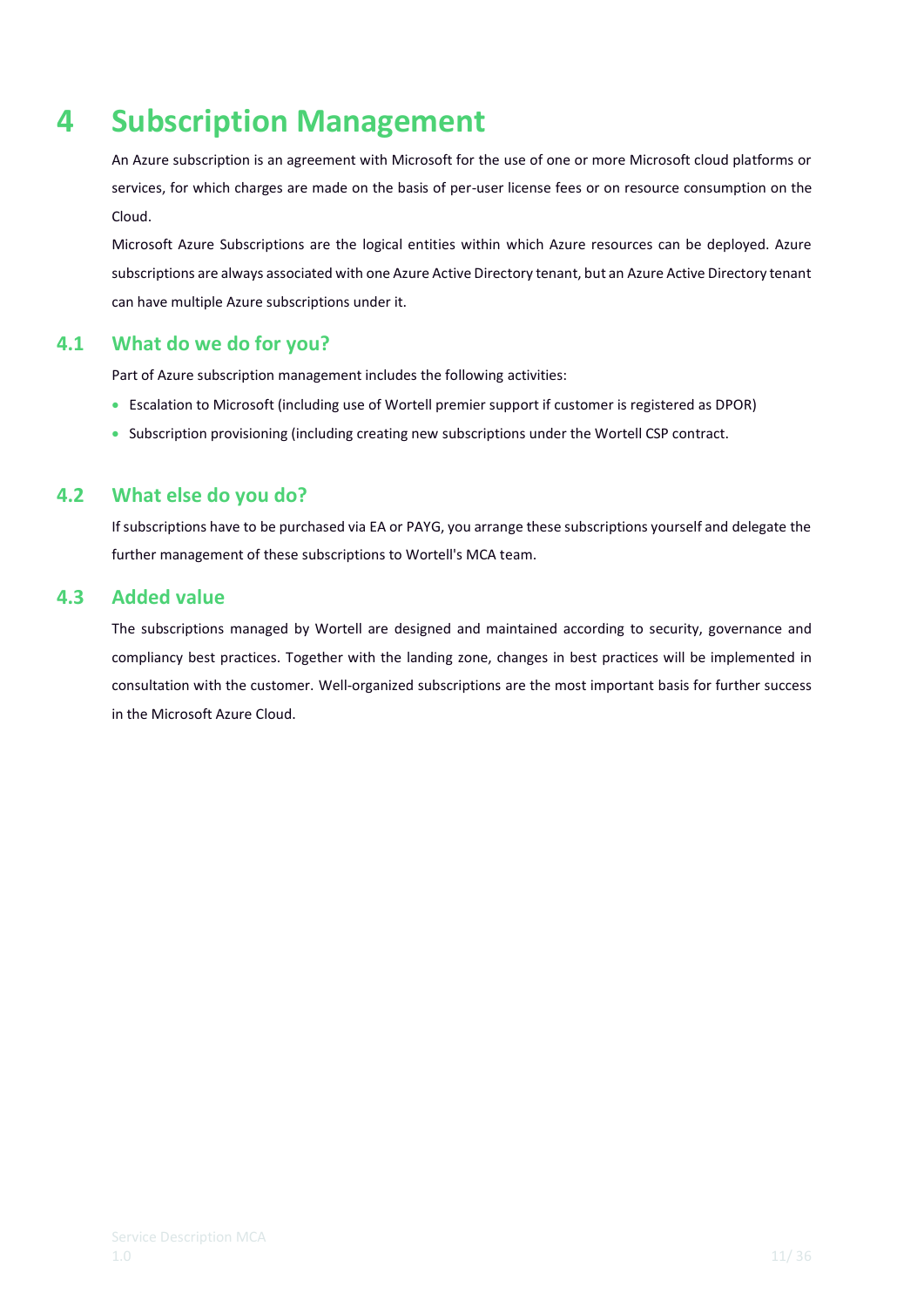## <span id="page-11-0"></span>**5 CIS Baseline**

The Center for Internet Security (CIS) is a non-profit organization whose mission is to identify, validate, promote and maintain best-practice solutions related to cybersecurity. CIS has published a "CIS MS Azure Foundations Benchmark" for users who want to develop, deploy, assess or secure secure solutions in Azure. If the guidelines of this.

## **5.1 What do we do for you?**

<span id="page-11-1"></span>On a frequent basis we make a report regarding the status of the CIS compliancy within your subscriptions. This report is then discussed by the Product Delivery Manager from team MCA with for example IT responsible or CISO. We advise on all points found and make suggestions on which steps the environment can become fully compliant.

## **5.2 What else do you do?**

<span id="page-11-2"></span>Make the IT manager, CISO or similar available for periodic consultation on the CIS baseline. Review and discuss findings and approve possible (non-standard) changes that arise from CIS baseline advice. You can also indicate which exceptions you want to make to the CIS baseline and are therefore no longer required for further reporting.

## **5.3 Added value**

<span id="page-11-3"></span>As a customer, you always have an environment that meets the CIS security guidelines. The percentage of compliance does of course depend on the choices you make as to which measures you choose to implement or not. The periodic report also provides for audit assessments by external parties.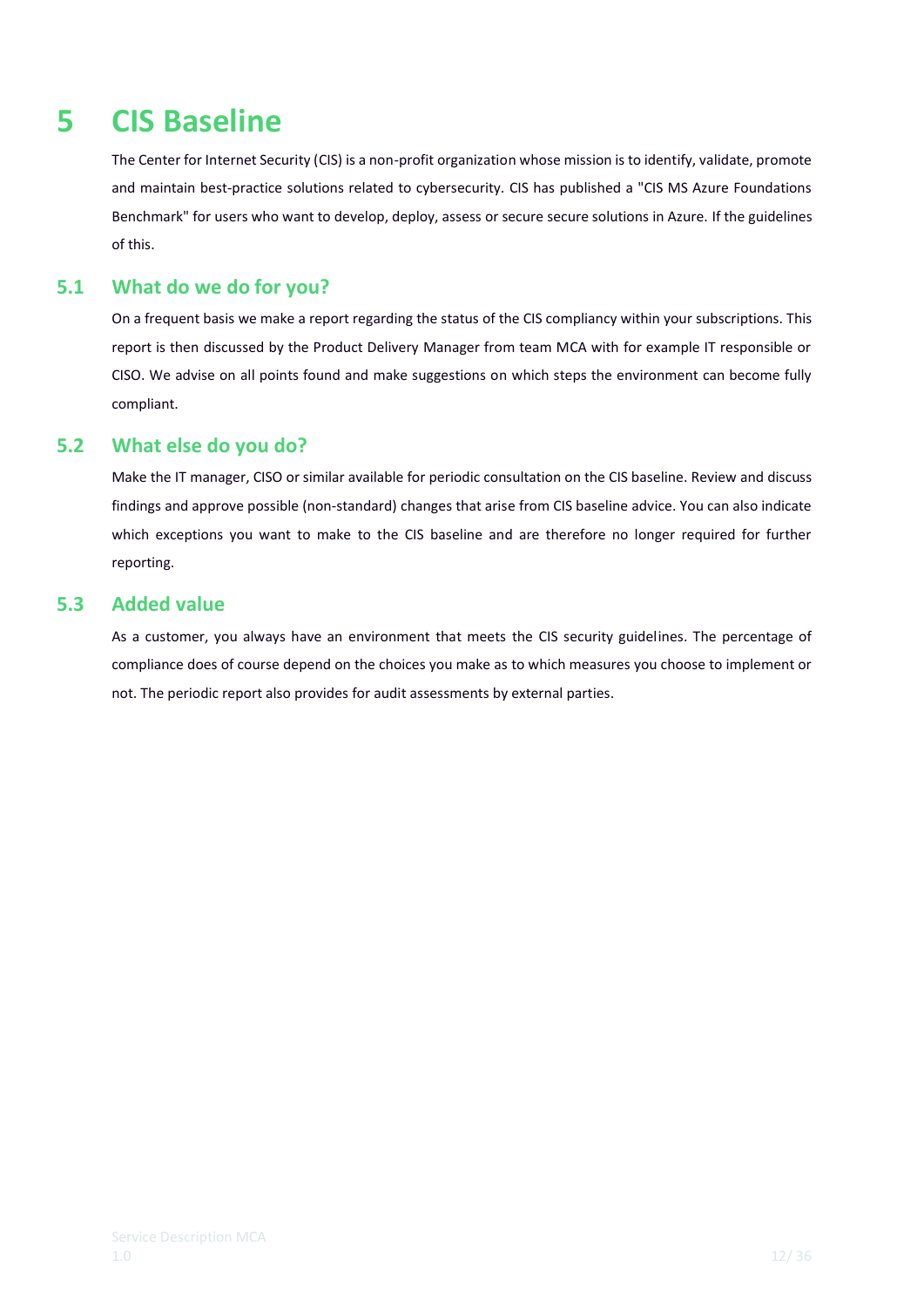## <span id="page-12-0"></span>**6 Security Center Management**

Microsoft uses a wide range of physical, infrastructure, and operational controls to secure Azure, but there are additional actions you should take to protect your workloads. Enable Azure Security Center to improve the status of your cloud security. Use Azure Defender in Azure Security Center to secure your hybrid cloud workloads.

## **6.1 What do we do for you?**

<span id="page-12-1"></span>We assess the secure score given by Security Center on a monthly basis and will act pro-actively or in an advisory capacity when findings are made. If this results in non-standard changes, this will always be discussed with the customer by an MCA Product Delivery Manager and provided with context.

## **6.2 What else do you do?**

<span id="page-12-2"></span>Reviewing the recommended improvements and approving (non-standard) changes to improve the secure score.

## **6.3 Added value**

<span id="page-12-3"></span>We always strive to keep a customer's environment as secure and compliant as possible. Security advice is therefore of great importance to both the customer and the management party in order to keep the environment safe and available.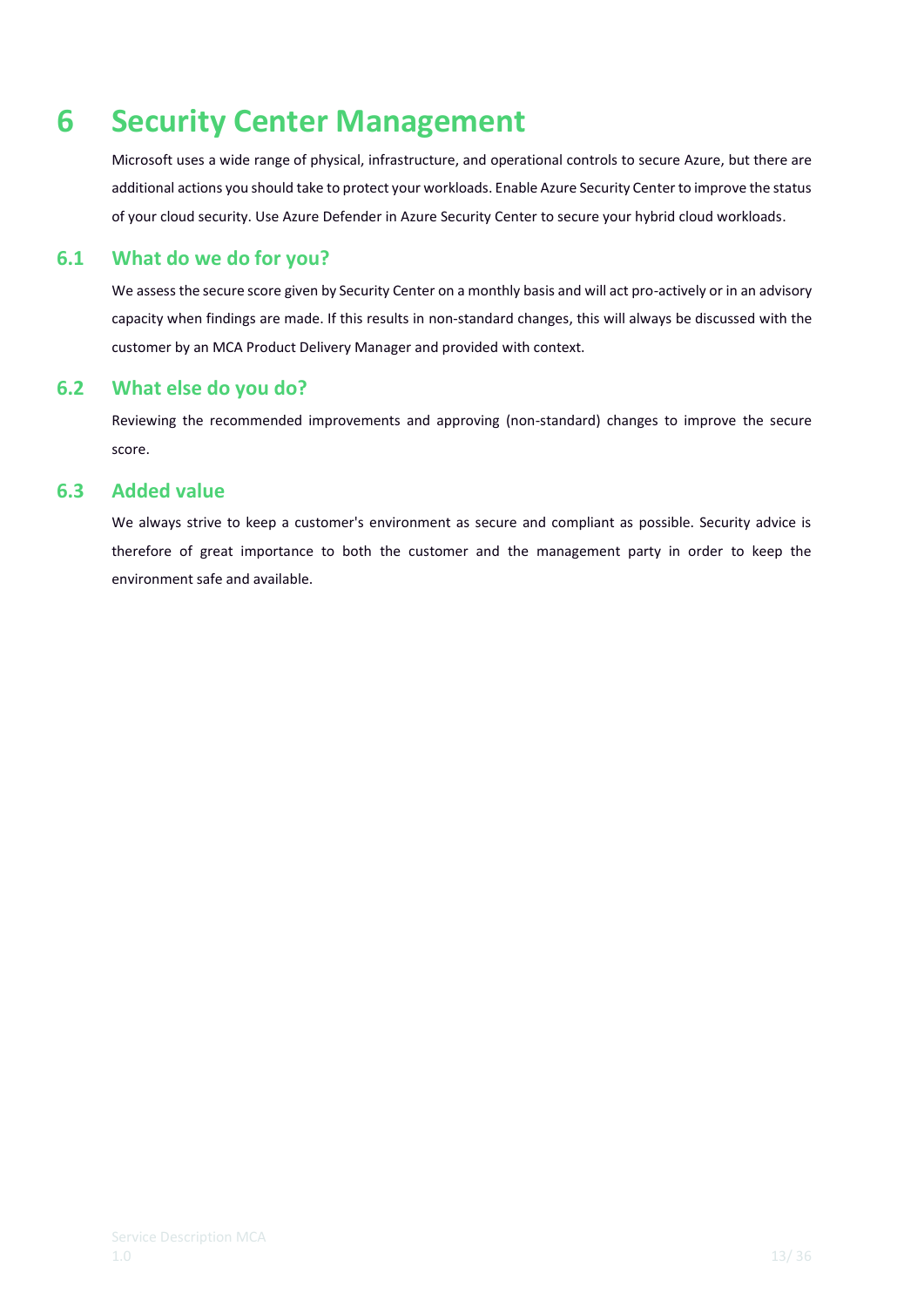## <span id="page-13-0"></span>**7 Network management**

Azure Virtual Network (VNet) is the basic building block for your private network in Azure. VNet allows many types of Azure resources, such as virtual Azure machines, to securely communicate with each other, the Internet, and on-premises networks. VNet is similar to a traditional network you would run in your own data center, but it also offers the benefits of Azure's infrastructure, such as scale, availability, and isolation.

## **7.1 What do we do for you?**

<span id="page-13-1"></span>We manage the configured virtual networks in the Azure subscription(s), as well as the subnets within those networks and the Network Security Groups that can be set up on them. We also manage any User-Defined Route tables and Service endpoints.

## **7.2 What else do you do?**

<span id="page-13-2"></span>Management of local and/or other networks connected to the Azure VNET(s). Request changes if the design of the Azure VNET(s) needs to be adjusted, for example extension of Subnets or adjustments in Network Security Groups.

## **7.3 Added value**

<span id="page-13-3"></span>Wortell is fully responsible for the operation of the VNET(s) in Azure. No knowledge is required from the customer regarding the operation of Virtual Networks in Azure.

## **7.4 Pricing**

<span id="page-13-5"></span><span id="page-13-4"></span>Includes with Landing zone and subscription management module.

## **7.5 Standard changes**

- Request changes on Network Security Groups
- Request changes on Subnet (add, delete or modify)
- Requesting or adding changes to Service Endpoints
- Requesting changes to VNET Peering/VNET to VNET connectivity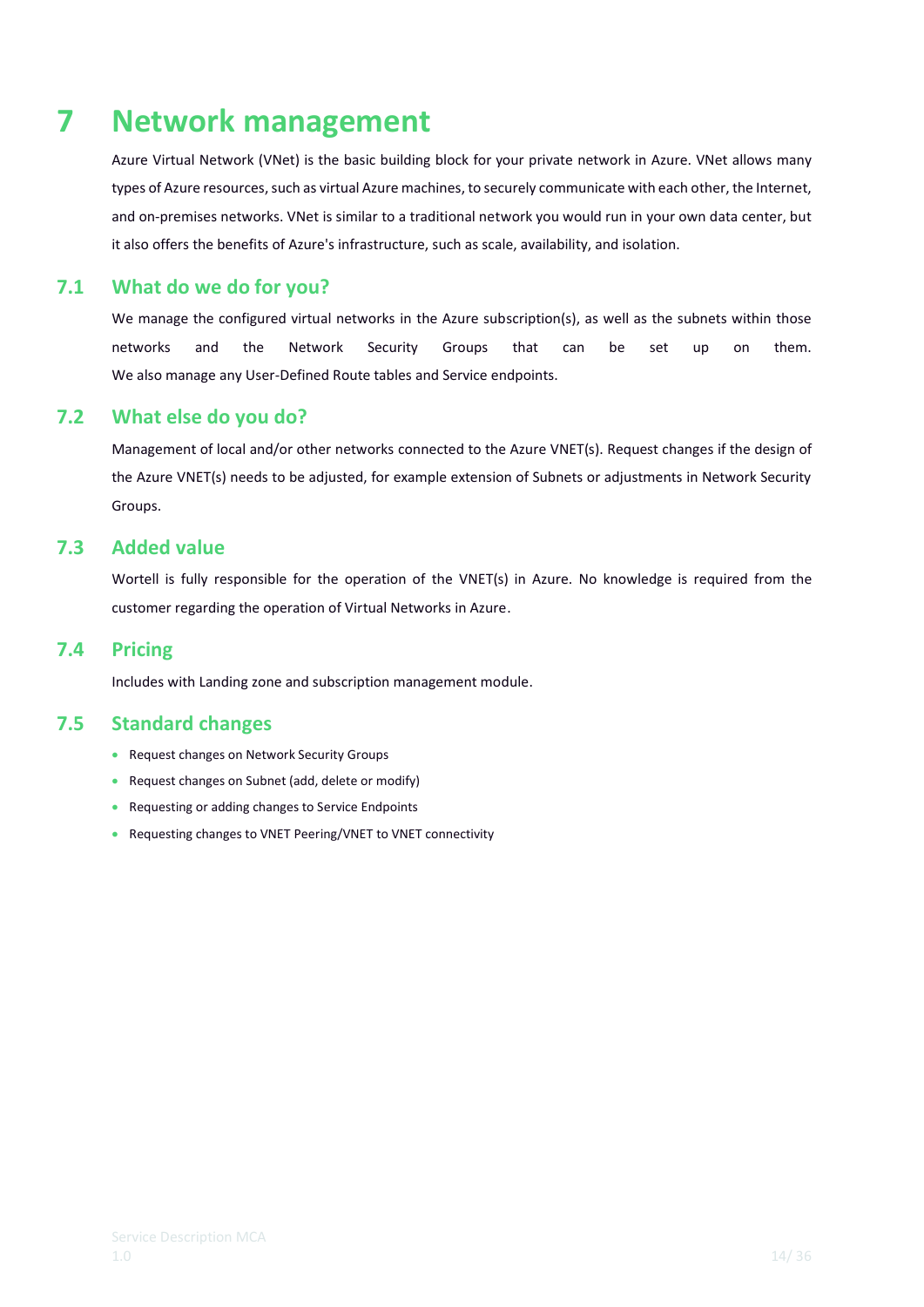## <span id="page-14-0"></span>**8 Backup Management**

We use Azure Backup to provide stable and secure backups of your workloads. Azure Backup is a cost-effective, secure, one-click backup solution that scales based on your backup storage needs. The centralized management interface makes it easy to define backup policies and secure a wide range of enterprise workloads, including Azure Virtual Machines, SQL and SAP databases, and Azure file shares.

## **8.1 What do we do for you?**

<span id="page-14-1"></span>We provide correctly designed backup policies, based on the wishes of the client. Furthermore, we monitor the progress of these backups and will intervene/report on the moment a backup failed unexpectedly. Furthermore, we have periodic checks of backup/restore functionalities by performing (automated) backup/restore tests. You can also request a restore of a machine over or next to the existing machine at any time, for example in case of loss of individual files within a server.

## **8.2 What are you still doing up?**

<span id="page-14-3"></span><span id="page-14-2"></span>In consultation with Wortell you take care of the retention and recovery requirements.

## **8.3 Added value**

Your backups are executed by Wortell MCA, monitored and restored when necessary.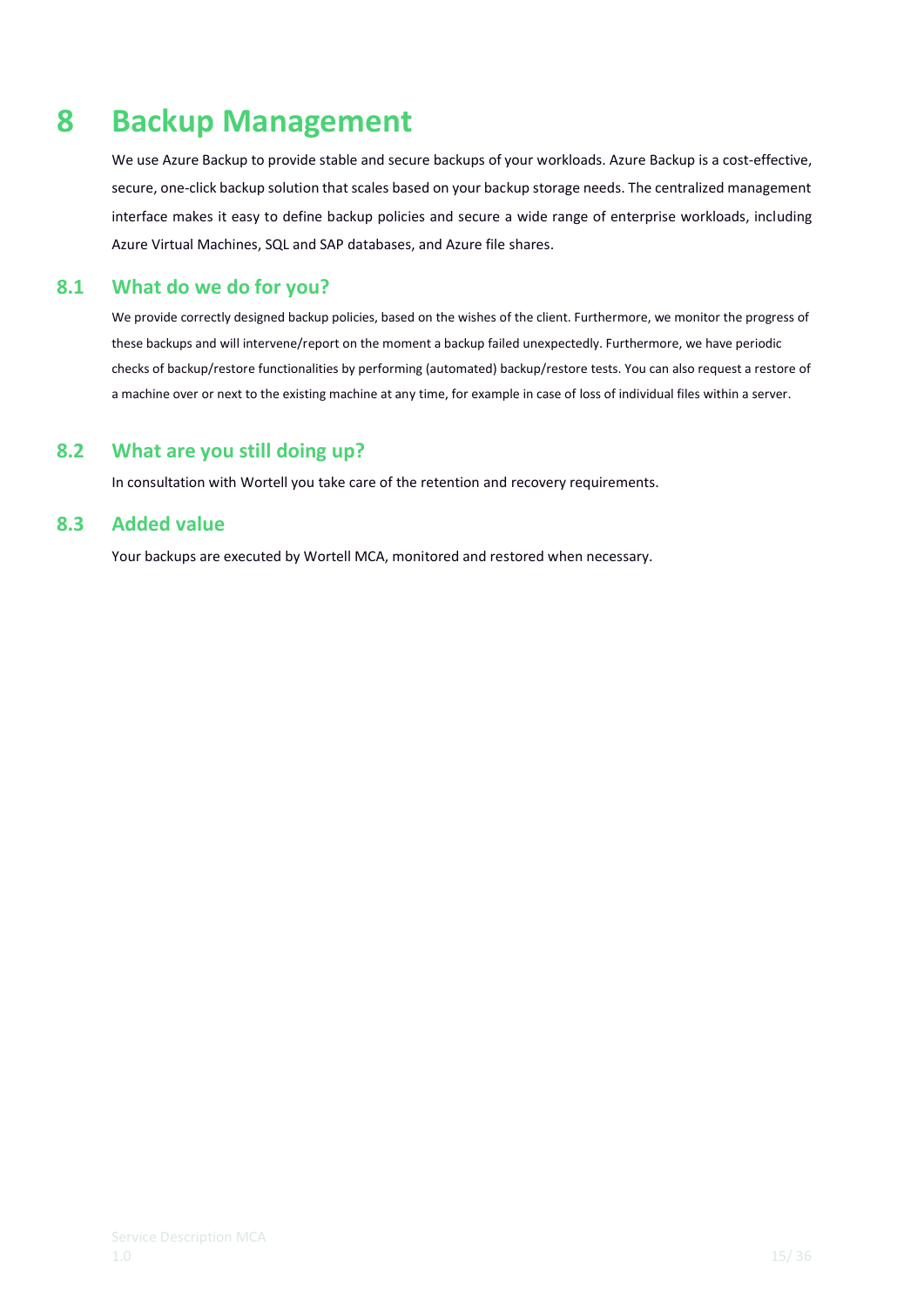## <span id="page-15-0"></span>**9 Patch management**

Software Updates in Azure Automation Update Management provides a set of tools and resources that allow Wortell to manage the complex task of tracking and applying software updates to machines in Azure and hybrid Cloud. An effective software update management process is required to maintain operational efficiency, resolve security issues and reduce the Risk of Cyber-attacks. Due to the changing nature of technology and the constant emergence of new security threats, effective management of software updates requires consistent and continuous attention.

## **9.1 What do we do for you?**

- <span id="page-15-1"></span>• Review and install Operating System Hotfixes
- Review and installation of monthly security patches
- Daily Windows Defender updates
- <span id="page-15-2"></span>• Actively monitor the success of the above updates through our monitoring system

## **9.2 What else do you do?**

You will install application specific hotfixes and patches (with or without vendor support). If the applications are managed by Wortell Services, then Wortell will take care of these tasks.

## **9.3 Added value**

<span id="page-15-3"></span>An up-to-date environment where 'malware' cannot exploit security vulnerabilities in Windows Software.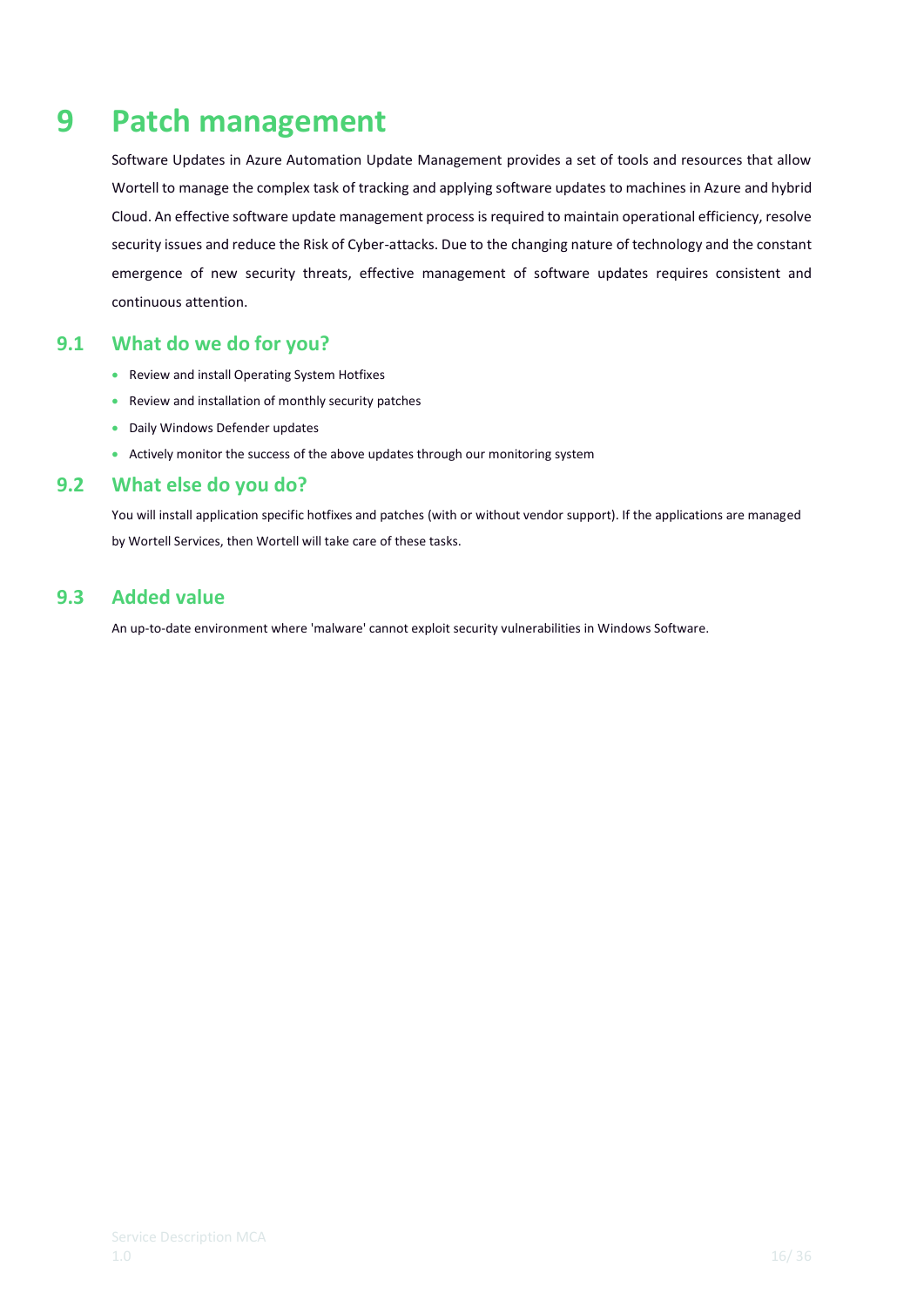## <span id="page-16-0"></span>**10 Monitoring - Wortell Pulse**

Wortell Pulse is our smart monitoring and automation platform. The resources within Azure that are used to build your environment, are monitored 24x7 for signals and alerts from Azure, based on the policies and tools we set up. Pulse uses algorithms to spot any peculiarities and/or deviations. Such an anomaly is immediately brought to the attention of our standby team, who can then determine whether this could potentially become an incident. If this is the case, an incident can be prevented or at least detected in time.

## **10.1 What do we do for you?**

<span id="page-16-1"></span>A report is sent out proactively and picked up when Pulse detects something. This enables us to solve (potential) incidents quickly, sometimes even before they occur. In this way we can optimally guarantee the continuity of the environments we manage.

We also automatically check our monitoring platform every night and resolve any anomalies. This ensures that if resources are added that do not comply with our policy, they are automatically brought in line with our monitoring standards.

## **10.2 What else do you do?**

<span id="page-16-2"></span>Sign off on incidents or changes.

## **10.3 Added value**

<span id="page-16-3"></span>Wortell is constantly working to identify potential disruptions before they occur. We also continue to develop the platform.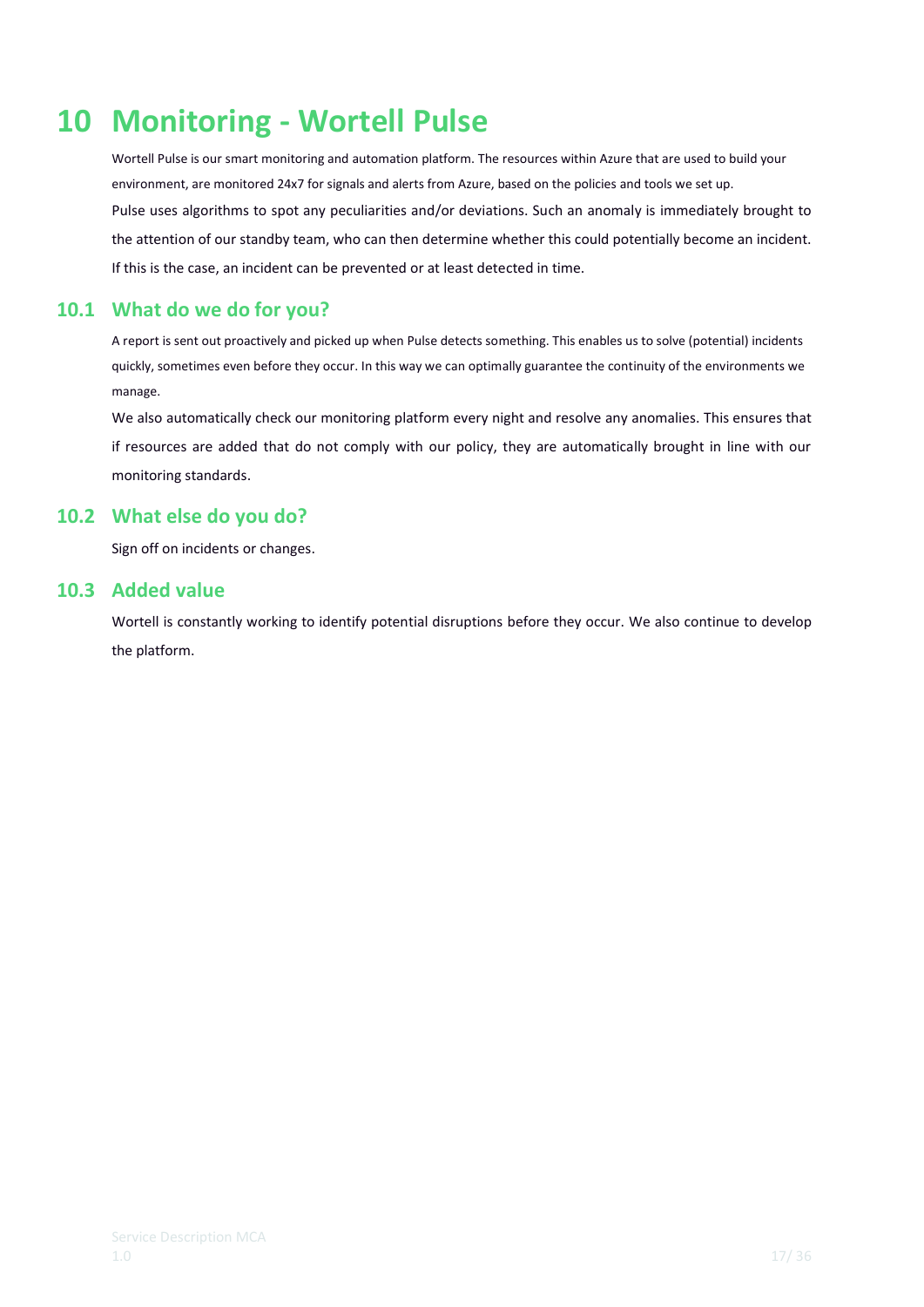## <span id="page-17-0"></span>**11 Resource management**

## **11.1 IAAS VM**

<span id="page-17-1"></span>A virtual machine is a computer file (usually called an installation copy) that behaves like a real computer. In other words, a computer is created within another computer. Azure offers a wide variety of types of VMs as well as configuration options. From simple single VMs to complex high-availability Virtual Machine in availability zones and sets. For every type of workload there is a fitting VM.

## **11.1.1 What do we do for you?**

- <span id="page-17-2"></span>• We set up Azure VMs according to best-practices in the field of logging/monitoring, configuration, disk encryption etc.
- We deploy the VM according to the standard naming convention.
- We deploy the VM in a Subnet of the customer's choice
- We monitor the VM for compliance with the Secure Baseline from CIS (from an IaaS perspective).
- We monitor the VM for compliancy with the Microsoft Secure Baseline for content design of the VM itself.

We always provide a compliant/hardened VM image upon initial delivery of the VM.

## **11.1.2 What else do you do?**

<span id="page-17-3"></span>You are responsible for everything from OS level upwards. This means the functional and applicative setup of the server, setting and adjusting security settings within the server etc. It is also possible to purchase this service from Wortell Services/WORK.

## **11.1.3 Added value**

<span id="page-17-4"></span>Virtual Machines delivered by Wortell always meet the agreed naming convention and security baseline. After that you are free to configure the server as you wish. We then include the VM in monthly assessments in the area of security & compliancy, capacity management etc.

### Standard changes

- Expanding existing Azure VM Data disks
- Restart, shutdown or enable existing Virtual Machines
- Restoring an existing VM (see also backup data management)
- Adjusting the sizing of an existing VM (vertical scaling)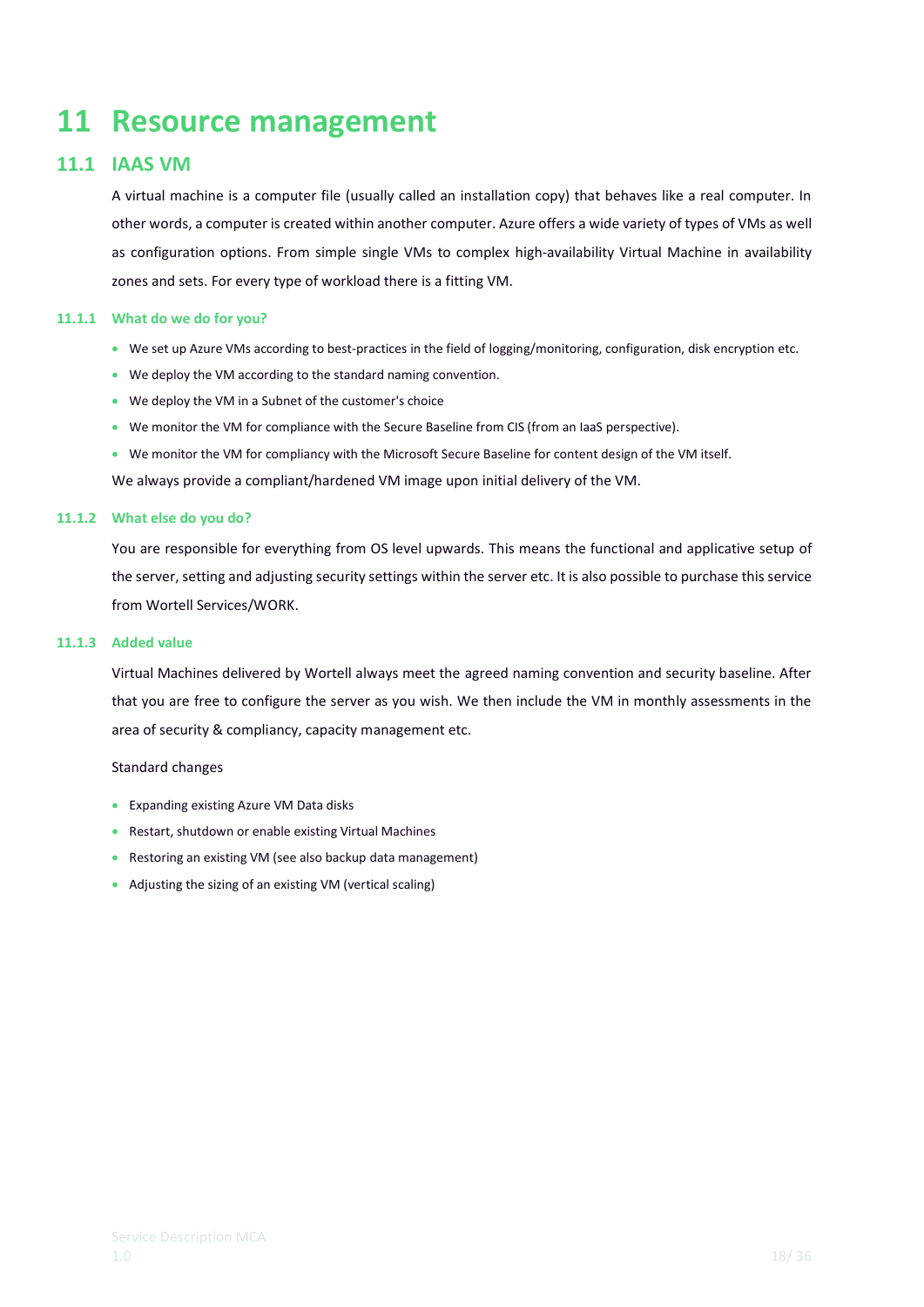## **11.2 Azure SQL Server**

<span id="page-18-0"></span>Azure SQL Database server, part of the Azure SQL family, is the intelligent, scalable, relational database service built for the cloud. The evergreen database service is always up-to-date, with AI-powered and automated features that optimize performance and sustainability for you.

### **11.2.1 What do we do for you?**

- <span id="page-18-1"></span>• We set up the Azure SQL server according to best practices in the field of logging/monitoring, configuration, encryption of data and any auditing rules.
- We deploy the Azure SQL server according to the standard naming convention.
- We provide the Azure SQL server with network configuration as required: Public, Private endpoint or Service Endpoints
- We monitor the Azure SQL server for compliance with the secure Baseline and from the CIS framework.
- We take care of the backup frequency and retention (in consultation)

#### **11.2.2 What else do you do?**

<span id="page-18-2"></span>In consultation with Wortell you agree on a good backup strategy.

### **11.2.3 Value added**

<span id="page-18-3"></span>Azure SQL servers that are delivered by Wortell always meet the agreed naming convention and best practices in the field of security & compliancy. The servers are then managed by Wortell and may or may not include autoscaling settings to grow with the customer's usage needs.

### **11.2.4 Standard changes**

- <span id="page-18-4"></span>• Adjustments in auditing settings
- Adjustments in the (server side) encryption settings
- Creating a new Azure SQL Database Server (excluding databases
- Adjustments in SQL Server network/firewall settings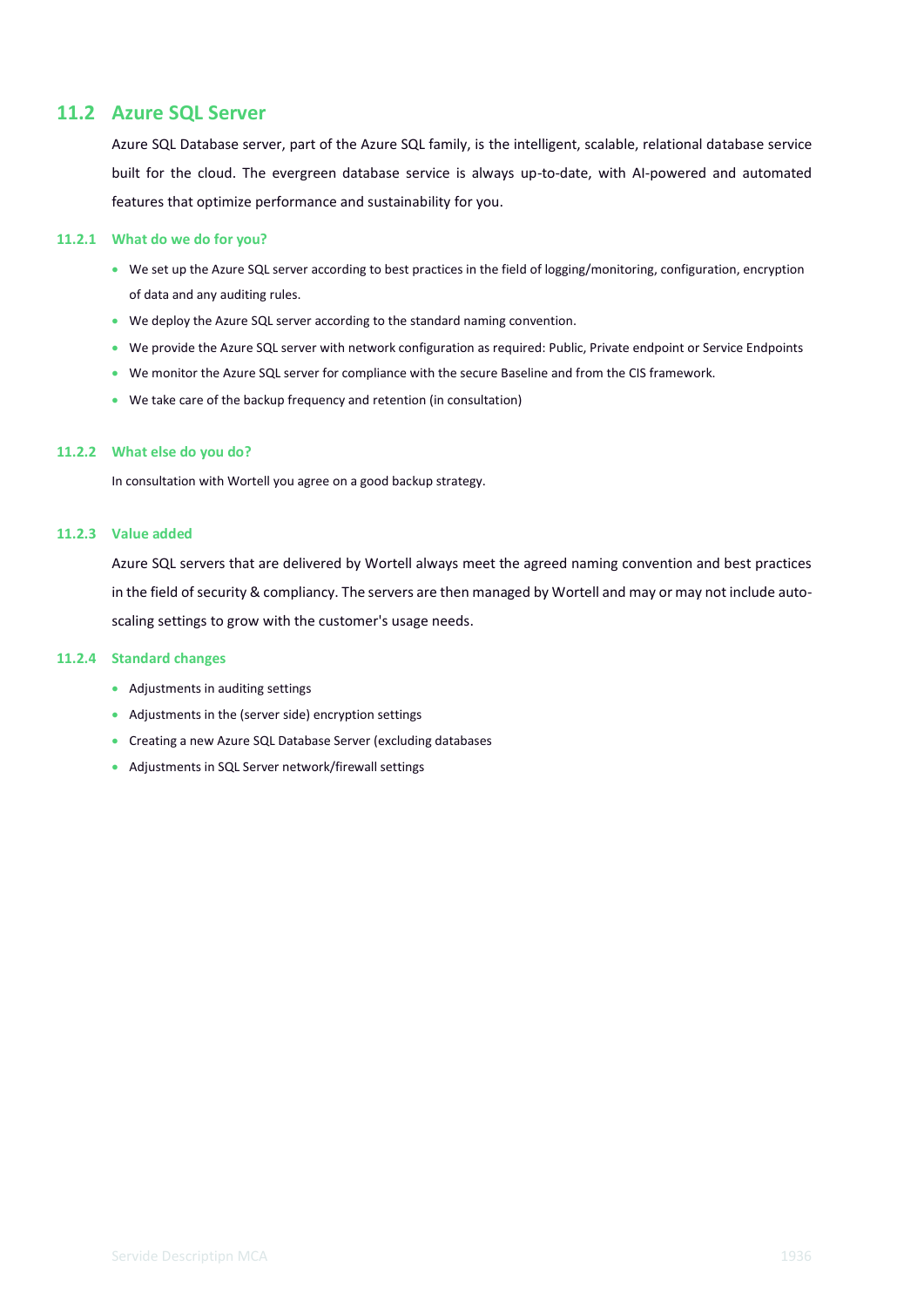## **11.3 Azure SQL Database**

<span id="page-19-0"></span>Azure SQL Database is a fully managed PaaS (platform as a service) database engine that automates most database management functions, such as upgrades, patches, backups and monitoring.

### **11.3.1 What do we do for you?**

<span id="page-19-1"></span>We set up empty databases and ensure that these databases end up under the correct Azure SQL Database server.

## **11.3.2 What else do you do?**

<span id="page-19-2"></span>Entering/importing the correct data into the empty databases.

## **11.3.3 Added value**

<span id="page-19-3"></span>Azure SQL databases delivered by Wortell always comply with the agreed naming convention and best practices in the field of security & compliancy.

### **11.3.4 Standard changes**

- <span id="page-19-4"></span>• Adjustments to Geo-replica settings
- Adjustments in the sizing/SKU (horizontal, vertical or elastic pole)
- Adjustments in Auditing Settings
- Adjustments to the encryption settings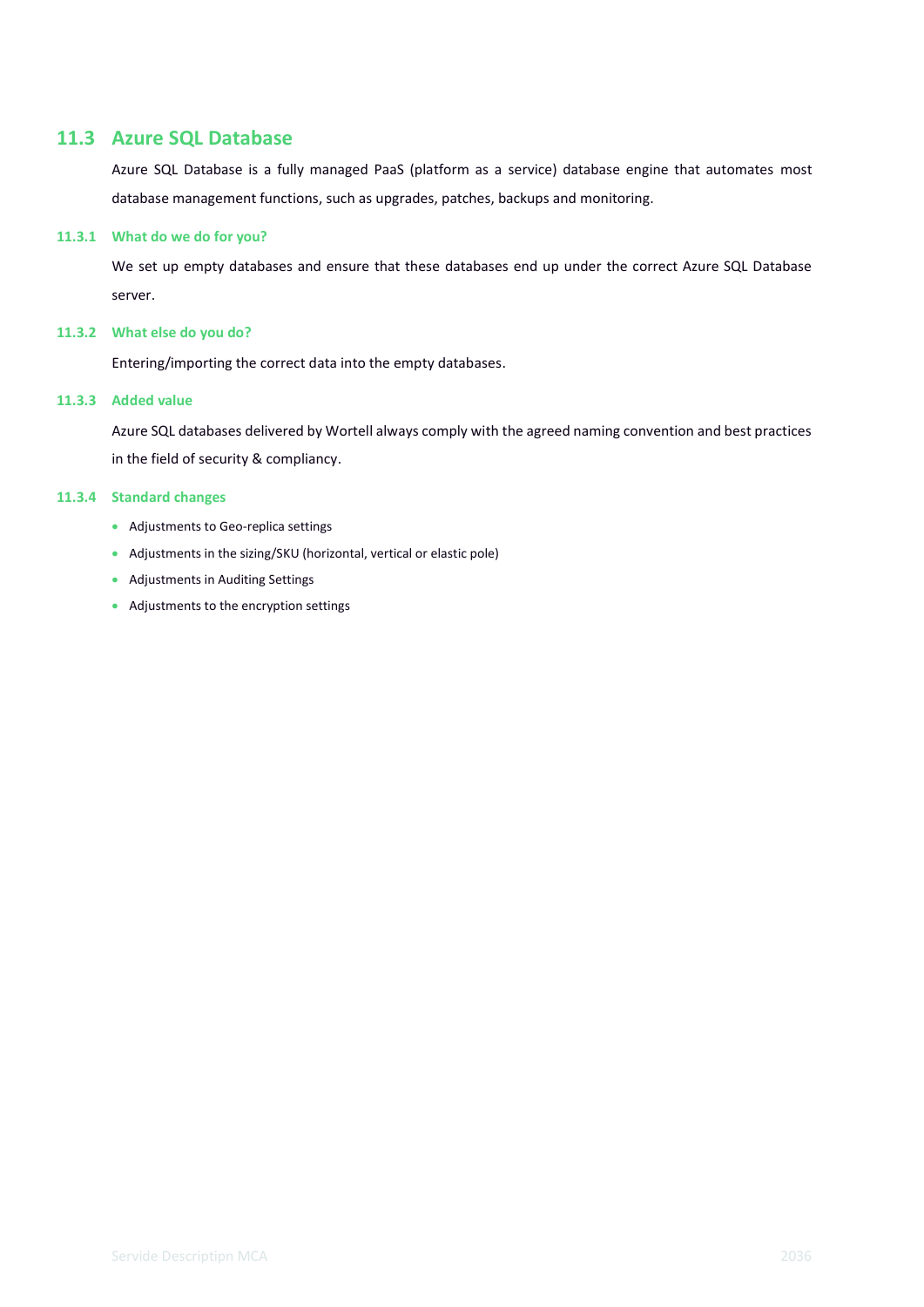## **11.4 Azure Cosmos DB**

<span id="page-20-0"></span>Azure Cosmos DB is a fully managed NoSQL database service (platform as a service) that automates most database management functions such as upgrades, patches, backups and monitoring.

#### **11.4.1 What do we do for you?**

- <span id="page-20-1"></span>• We set up the Azure Cosmos DB resource according to best-practices in the field of logging/monitoring and infrastructural configuration.
- We deploy the Azure Cosmos DB resource according to standard naming convention.
- We set up empty database collections
- We activate global data replication if required
- We arrange any network integration and / or private endpoint configuration

#### **11.4.2 What else do you do?**

<span id="page-20-2"></span>Entering/importing the correct data into the empty database collections

#### **11.4.3 Added value**

<span id="page-20-3"></span>Azure Cosmos DB databases delivered by Wortell always comply with the agreed naming convention and best-practices in the field of security & compliancy. ,

## **11.4.4 Standard changes**

- <span id="page-20-4"></span>• Adjustments to Geo-replica settings
- Adjustments in the Sizing/SKU (Throughput)
- Adjustments in Backup & Restore settings
- Adjustments in Network/Private endpoint configuration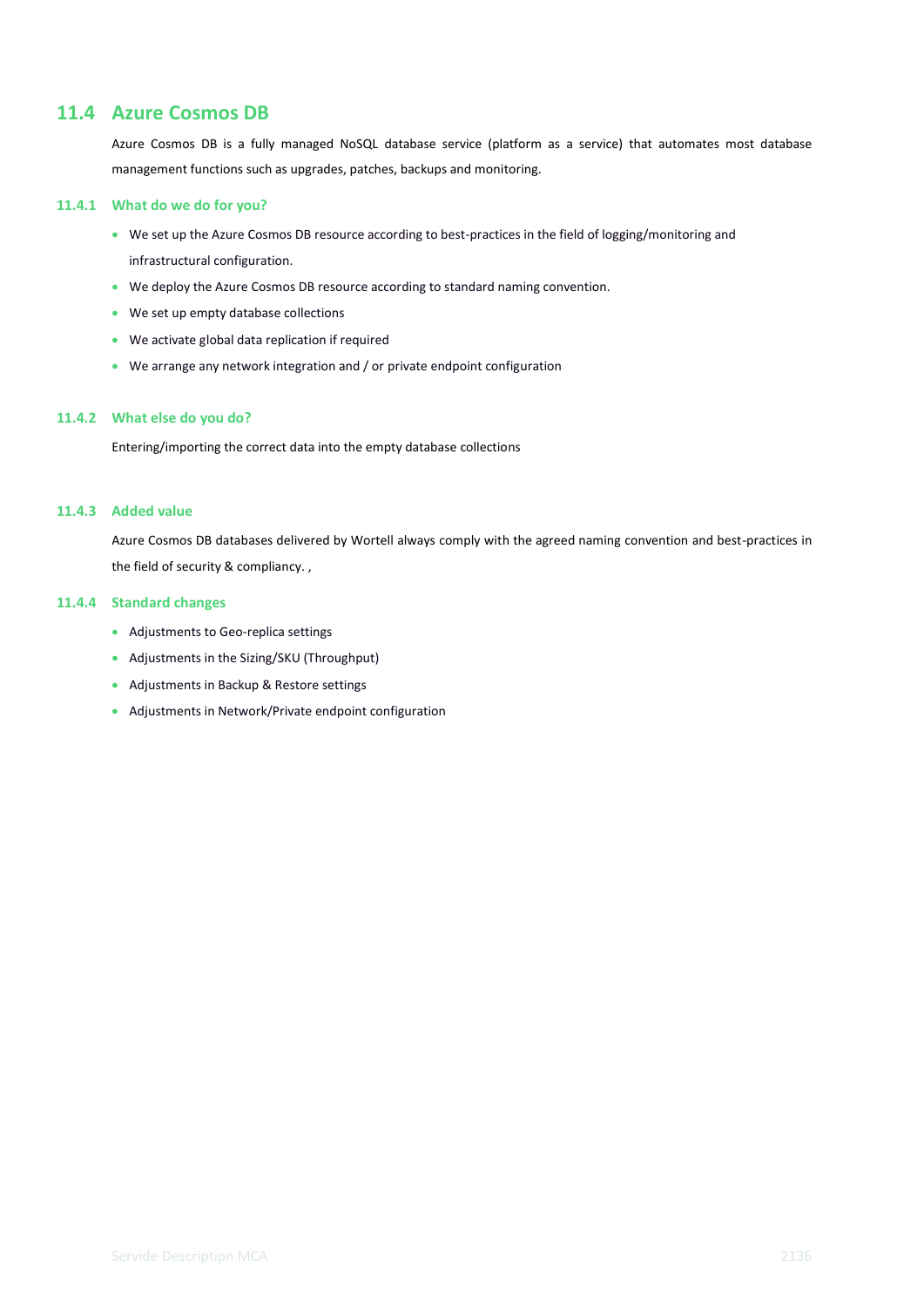## **11.5 App Service Plans**

<span id="page-21-0"></span>Azure App Service Plans is the definition of a set of computer resources suitable for running web apps. You can compare an App Service Plan to a virtual machine, specified in a certain size, with Microsoft-managed software on it to run web apps.

## **11.5.1 What do we do for you?**

- <span id="page-21-1"></span>• We set up the Azure App Service Plans according to best practices in the field of logging/monitoring, configuration and possible VNET integration.
- We deploy the Azure App Service Plans according to standard naming convention.
- We monitor the App Service Plans on compliancy with the Secure baseline and from the CIS framework.

### **11.5.2 What else do you do?**

<span id="page-21-2"></span>Wortell takes care of everything concerning App Service Plans.

### **11.5.3 Added value**

<span id="page-21-3"></span>Azure Apps Service Plans that are delivered by Wortell always meet the agreed naming convention and best practices in the field of security & compliancy. The App Service Plans are then managed by Wortell and may or may not include auto-scaling settings to grow with the customer's usage needs.

#### **11.5.4 Standard changes**

- <span id="page-21-4"></span>• Adjustments in the sizing/SKU (horizontal or vertical)
- Adjustments in Network Settings (integration with e.g. Azure VNET)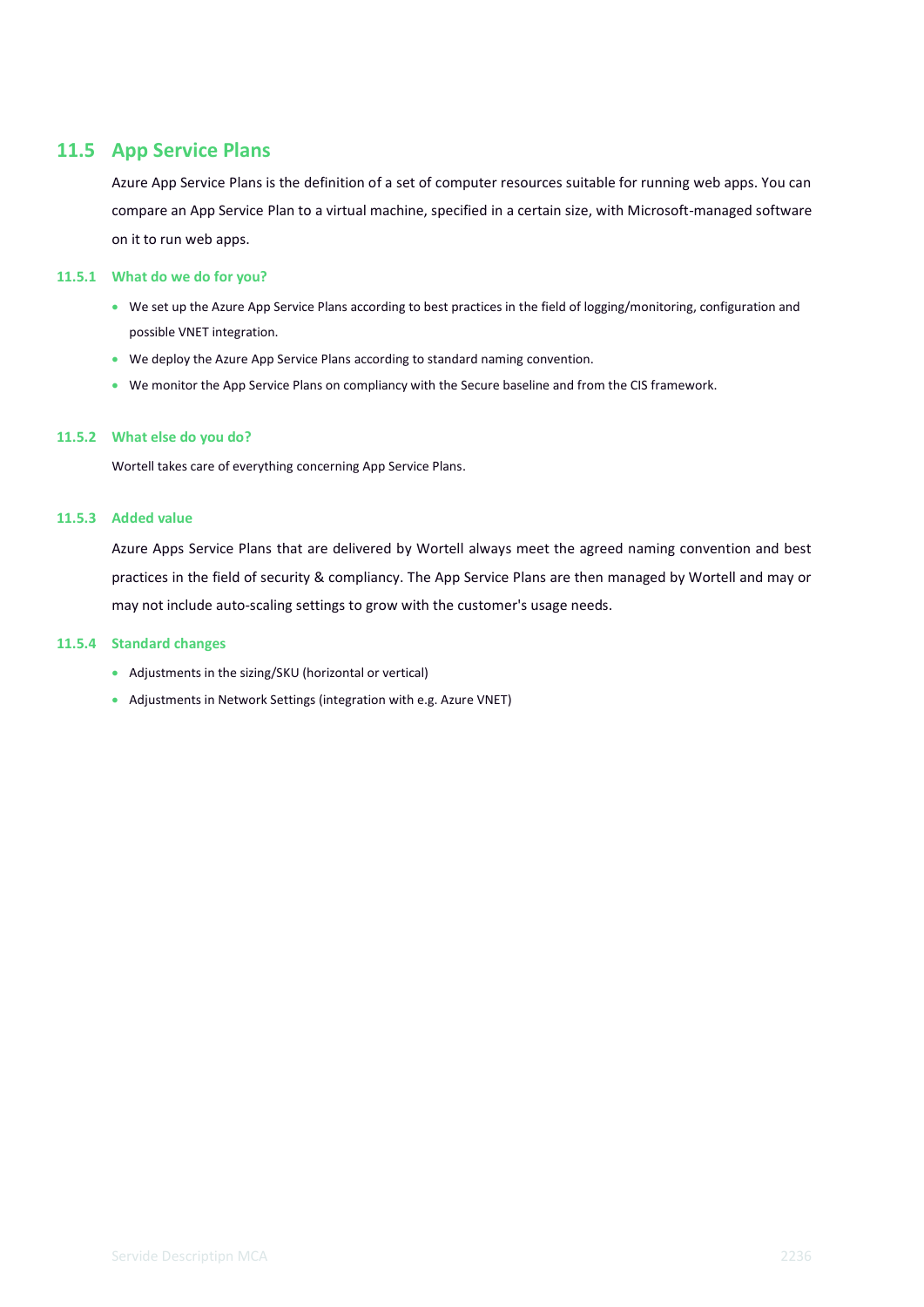## **11.6 App Services**

<span id="page-22-0"></span>App Services is probably the most widely used resource type in the Azure Cloud. A webapp makes it possible to host web applications in Azure. Both frontend and backend applications are possible.

### **11.6.1 What do we do for you?**

- <span id="page-22-1"></span>• We set up the Azure App Services in accordance with best practices in the field of logging/monitoring, configuration and possible VNET integration.
- We deploy the Azure App Services in accordance with the standard naming convention.
- We monitor the App Services for compliance with the Secure baseline and from the CIS framework.
- Setting up backup processes
- Adding custom domain name settings
- Adding and replacing SSL Certificates

#### **11.6.2 What else do you do?**

- <span id="page-22-2"></span>• Release or deploy the web application to the Azure App Service. Making adjustments to server side configuration parameters (e.g. .NET version, connection strings etc).
- The optional monitoring of Application Performance (APM) by deploying, for example, Azure Application Insights or another APM solution.
- Requesting and delivering to Wortell the SSL certificates for the web applications in PFX format.

#### **11.6.3 Added value**

<span id="page-22-3"></span>Azure Apps Services delivered by Wortell always meet the agreed naming convention and best practices in the field of security and compliancy. We also monitor the infrastructural performance of the App Service.

#### **11.6.4 Standard changes**

- <span id="page-22-4"></span>• Adjustments in backup settings
- Adjustments to TLS/SSL settings
- Adjustments in Size/SKU (horizontal or vertical)
- Creating (extra) Deployment slots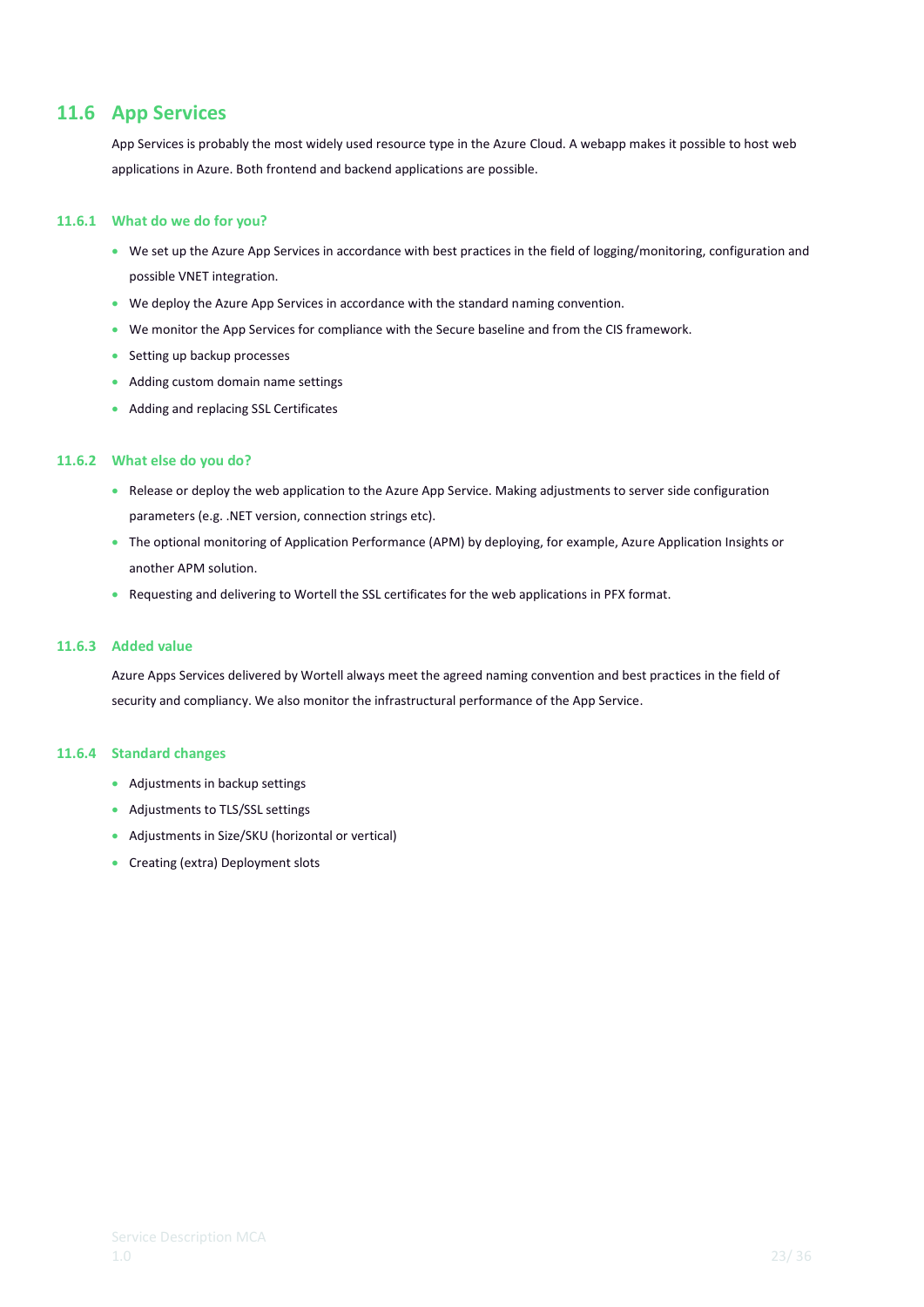## **11.7 Azure Kubernetes Service (per instance)**

<span id="page-23-0"></span>Azure Kubernets Service is a managed Kubernetes service that allows you to quickly deploy and manage Kubernetes clusters.

### **11.7.1 What do we do for you?**

- <span id="page-23-1"></span>• We set up the Azure AKS according to best-practices in the field of logging/monitoring and configuration (including namespaces, node pools etc.)
- We deploy the AKS in accordance with the standard naming convention.
- We monitor AKS for compliance with the Secure baseline and from the CIS framework.

#### **11.7.2 What else do you do?**

<span id="page-23-2"></span>Deploying the workloads to the AKS cluster. Building and maintaining the containers themselves.

#### **11.7.3 Added value**

<span id="page-23-3"></span>Azure Kubernets Service(s) delivered by Wortell always meet the agreed naming convention and best practices in the field of security & compliancy. The AKS are then managed by Wortell, with or without auto-scaling settings to grow along with the customer's usage needs. The AKS infrastructure is managed and monitored by Wortell (including the nodes).

#### **11.7.4 Standard changes**

- <span id="page-23-4"></span>• Adjustments to the Cluster Configuration/Kubernetes release
- Adjustments in Size/SKU/Scale
- Adjustments in Network settings (http application routing, IP whitelisting)
- Adjustments in Storage settings (Volumes)
- Adjustments to Services & Ingress settings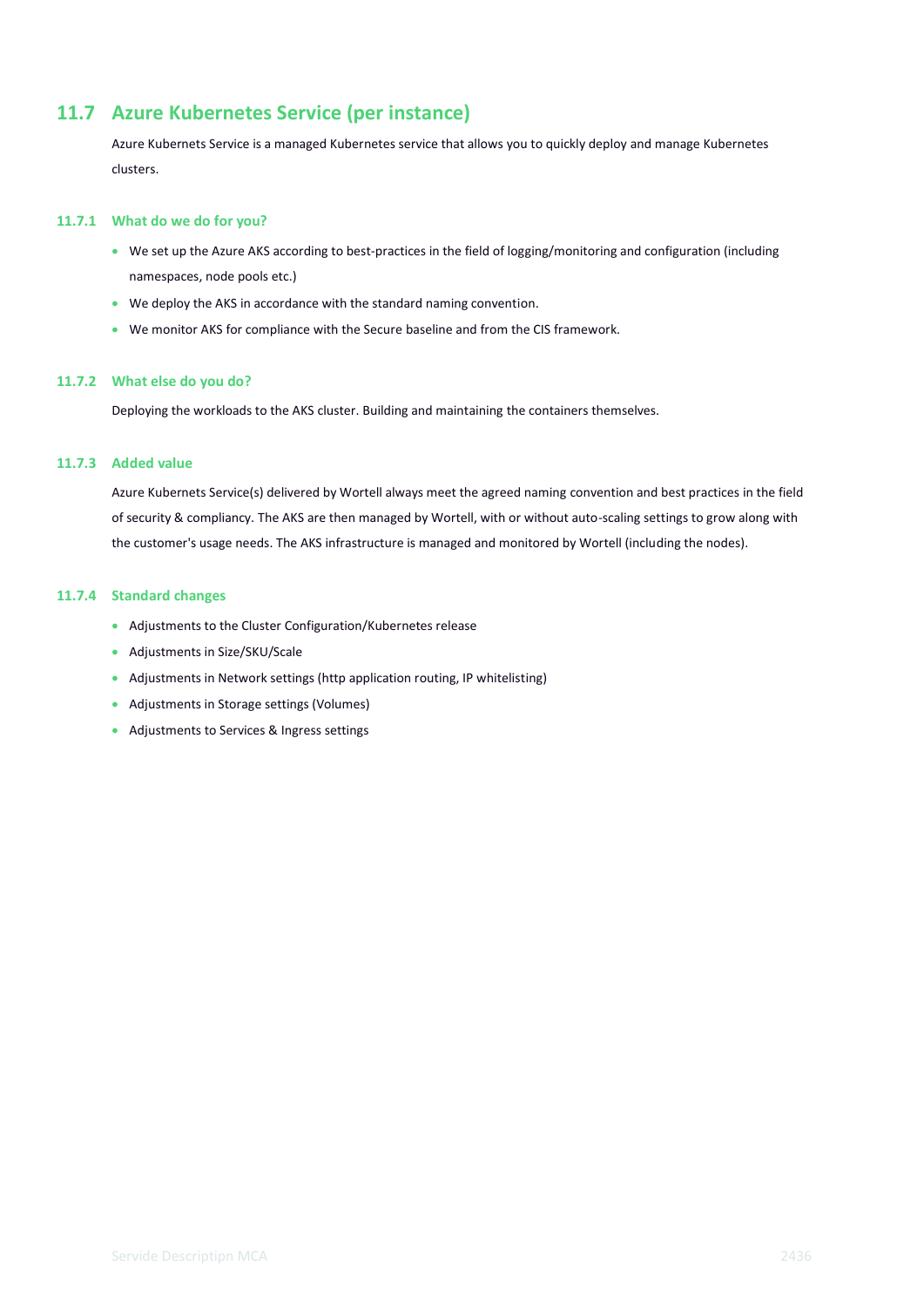## **11.8 Data Factory**

<span id="page-24-0"></span>Azure DataFactory is a fully managed, serverless data integration solution for ingesting, preparing and transforming all your data at scale.

#### **11.8.1 What do we do for you?**

- <span id="page-24-1"></span>• We set up Azure DataFactory resource according to best practices in logging/monitoring and infra configuration.
- We deploy the Azure DataFactory according to the standard naming convention.
- We monitor the Azure DataFactory for compliance with the Secure baseline and from the CIS framework.

#### **11.8.2 What else do you do?**

<span id="page-24-2"></span>Functional design of the Azure DataFactory.

#### **11.8.3 Added value**

<span id="page-24-3"></span>Azure DataFactory that are delivered by Wortell always meet the agreed naming convention and best-practices in the field of security and compliancy. We also monitor the infrastructural performance of the Azure DataFactory, including Integration Runtime CPU & Memory and any deviations from expected pipeline runs.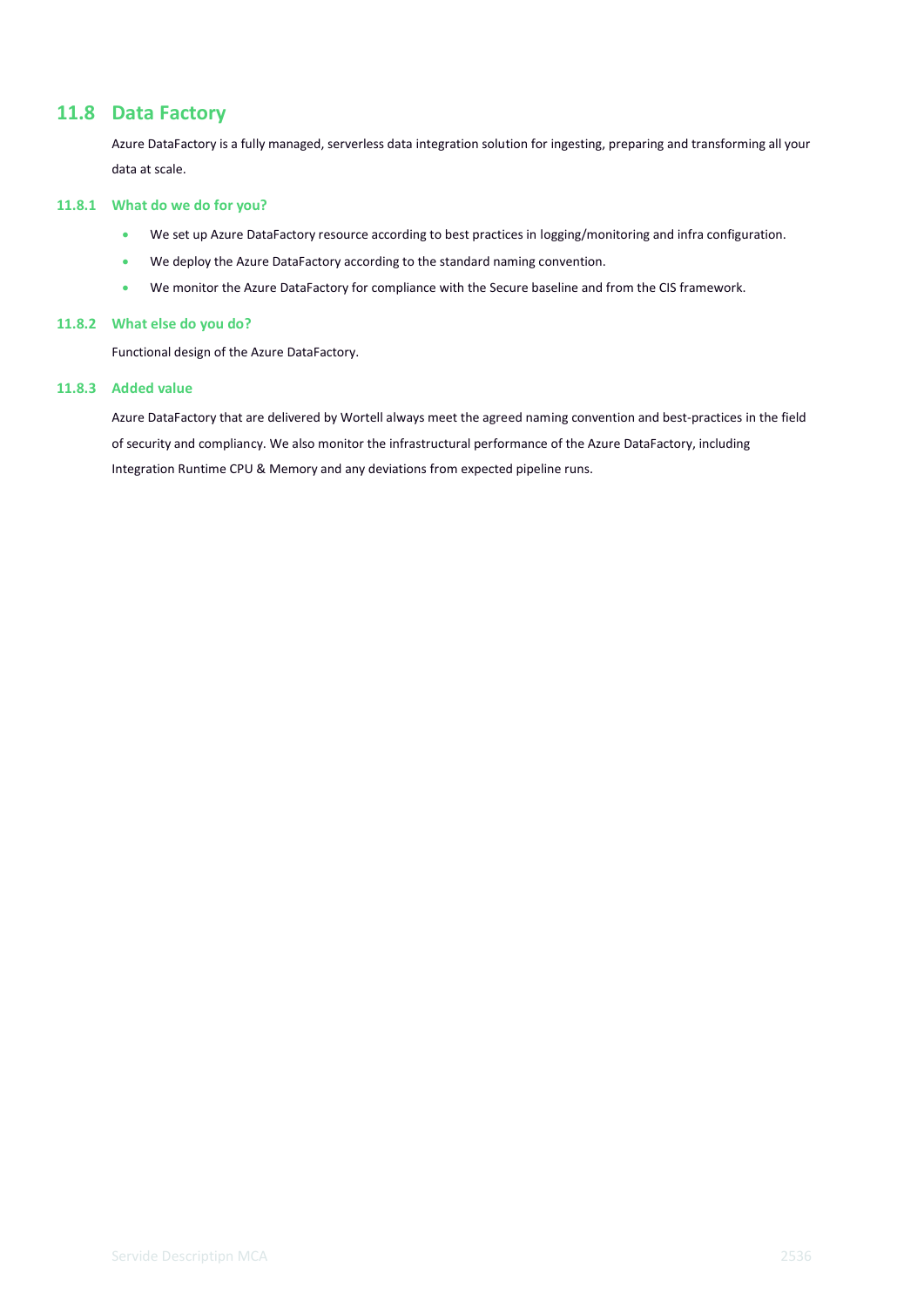## **11.9 Azure Service Bus**

<span id="page-25-0"></span>Azure ServiceBus is the trusted messaging as a service (MaaS) in the cloud, providing easy hybrid integration. Use Service Bus when you need a highly reliable cloud messaging service between applications and services, even when they are offline.

#### **11.9.1 What do we do for you?**

- <span id="page-25-1"></span>• We set up Azure ServiceBus resource according to best practices in logging/monitoring and infra configuration.
- We deploy the Azure ServiceBus in accordance with the standard naming convention.
- We monitor the Azure ServiceBus for compliancy with the Secure baseline and from the CIS framework.

### **11.9.2 What else do you do?**

<span id="page-25-2"></span>The functional set up of the Azure Service Bus

#### **11.9.3 Added value**

<span id="page-25-3"></span>Azure ServiceBus that are delivered by Wortell always meet the agreed naming convention and best practices in the field of security and compliancy. We also monitor the infrastructural performance of the Azure ServiceBus, including server/User errors, abandoned messages etc.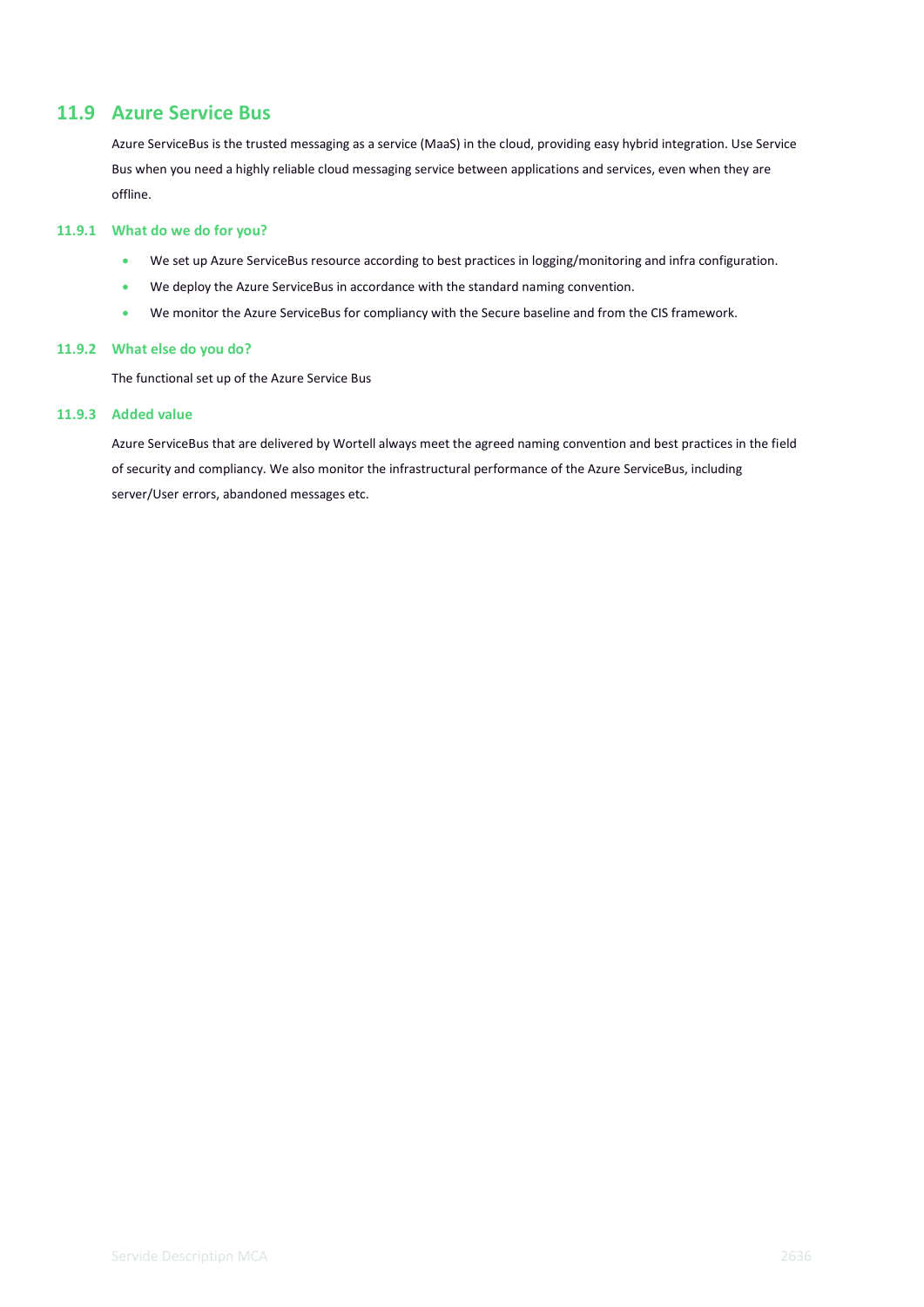## **11.10 Azure cache for Redis**

<span id="page-26-0"></span>Azure Cache for Redis provides data storage in memory based on the Redis software. Redis improves the performance and scalability of applications that use back-end data stores. It can handle large volumes of application requests by storing frequently used data in server memory for fast writing and reading. Redis is an essential low-latency, high-throughput data storage solution for modern applications.

### **11.10.1 What do we do for you?**

- <span id="page-26-1"></span>• We set up the Azure Cache for Redis resource according to best-practices in the field of logging/monitoring and infra configuration.
- We deploy the Azure Cache for Redis according to the standard naming convention.
- We monitor the Azure Cache for Redis resource for compliance with the Secure baseline and from the CIS framework.

### **11.10.2 What else do you do?**

<span id="page-26-2"></span>Functional design of the Azure Cache for Redis. Think of TLS version, memory policies, Scale and Cluster sizes. Of course Wortell can help you with this.

#### **11.10.3 Added value**

<span id="page-26-3"></span>Azure Cache for Redis delivered by Wortell always complies with the agreed naming convention and best practices in the field of security and compliancy. We also monitor the infrastructural performance of Azure Cache for Redis, including CPU, Used Memory, Errors and Server Load.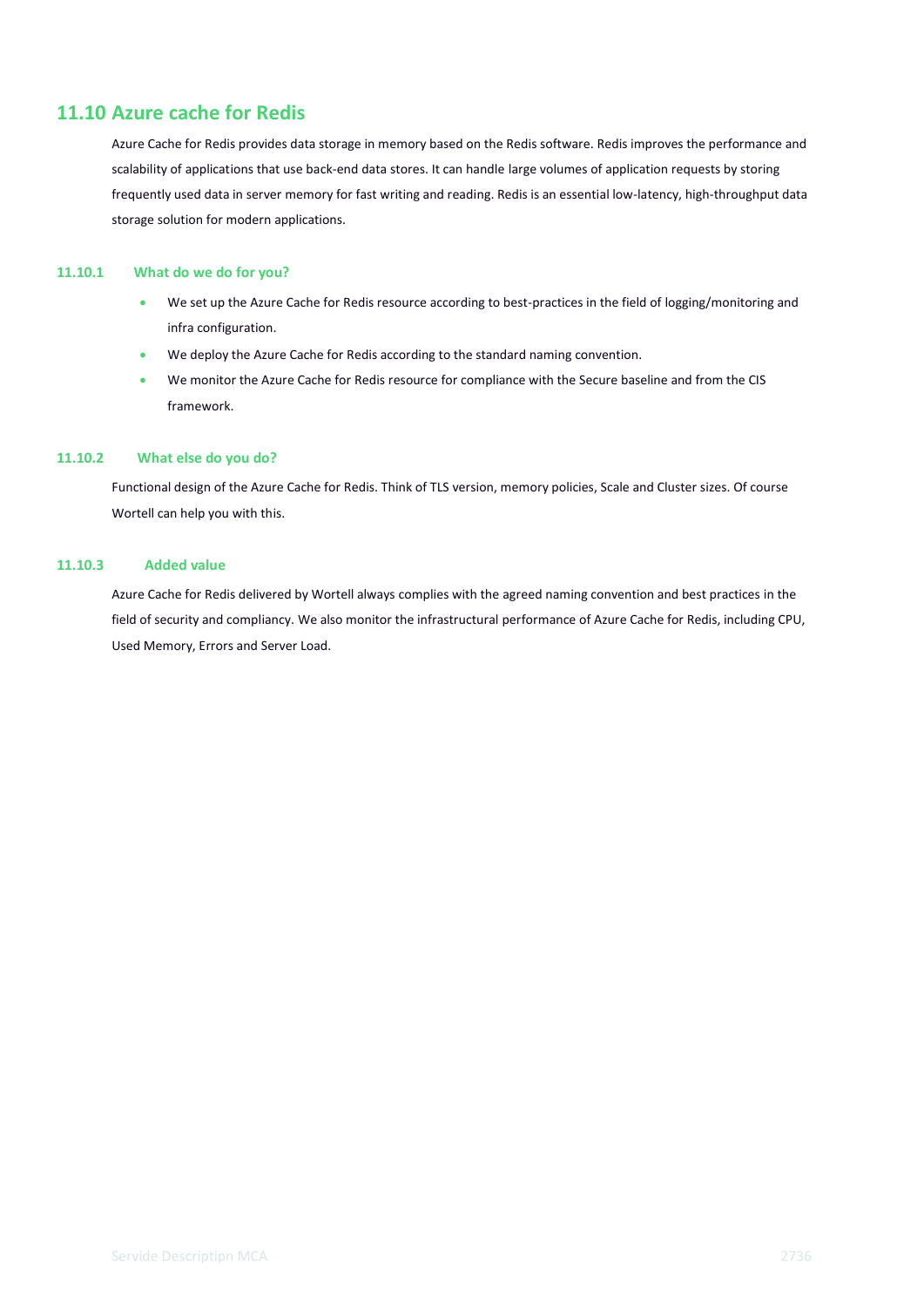## <span id="page-27-0"></span>**12 Connectivity and Firewall components**

Within Azure there are several possibilities to arrange connectivity and firewalling. Within MCA-management, we use the Microsoft solutions, which are described below.

## **12.1 Azure Firewall**

<span id="page-27-1"></span>Azure Firewall is a managed, cloud-based network security service that protects your Azure Virtual Network resources. It is a full stateful firewall as a service with built-in high availability and unlimited cloud scalability.

### **12.1.1 What do we do for you?**

- <span id="page-27-2"></span>• We set up the Azure Firewall in accordance with best practices in the field of logging/monitoring, configuration
- We deploy the Azure Firewall according to the standard naming convention.
- We monitor the Azure Firewall for compliance with the Secure baseline and from the CIS framework.
- We manage any assigned Azure Firewall Policies

### **12.1.2 What else do you do?**

<span id="page-27-3"></span>Functional management: evaluating Threat alerts from the Threat Intelligence option of the firewall as well as composing the application firewall rules. The management and follow-up of alerts can also be performed by Wortell's Managed Detection & Response (MDR) team.

#### **12.1.3 Added value**

<span id="page-27-4"></span>Azure Firewall that are delivered by Wortell always meet the agreed naming convention and best practices in the field of security and compliancy. We also monitor the infrastructural performance of the App Service.

### **12.1.4 Standard Changes**

- <span id="page-27-5"></span>• Adjustments to the Rules (Classic)
- Adjustments to the Firewall Manager/Firewall Policies
- Modifications to the Public IP configuration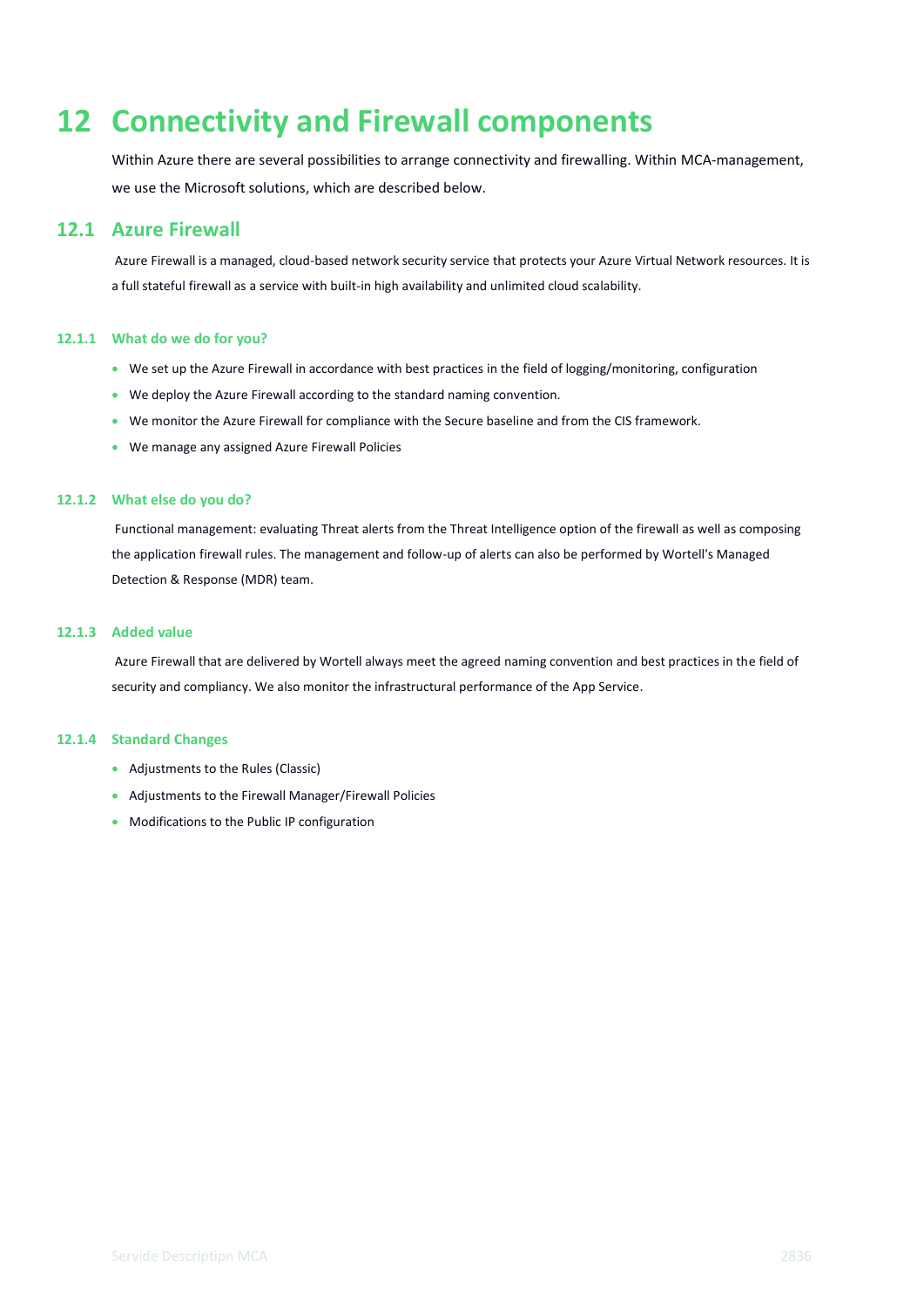## **12.2 Azure Frontdoor**

<span id="page-28-0"></span>Azure Frontdoor is a - on Microsoft global edge network - deployed entrance to a.o. web applications. Azure Frontdoor is infinitely scalable, fast and has additional Web Application Firewall functionalities and Content Caching close to the users of the application.

#### **12.2.1 What do we do for you?**

- <span id="page-28-1"></span>• We set up the Azure Frontdoor according to best-practices in the field of logging/monitoring, configuration
- We deploy the Azure App Services in accordance with the standard naming convention.
- We monitor the App Services for compliance with the Secure baseline and from the CIS framework.
- We manage any assigned Web Application Firewall rules

#### **12.2.2 What else do you do?**

<span id="page-28-2"></span>Helping decide on the design/requirements for the front door, with regard to the backend, distribution of traffic flows and supplying the necessary SSL certificates. In addition, also thinking about the design of any Web Application Firewall rulesets.

### **12.2.3 Added value**

<span id="page-28-3"></span>Azure Frontdoor(s) delivered by Wortell always meet the agreed naming convention and best practices in the field of security and compliancy. The Frontdoor(s) are then managed and monitored by Wortell.

#### **12.2.4 Standard changes**

- <span id="page-28-4"></span>• Replacement of SSL Certificates
- Adjustments in Front Door designer (backend/frontend/rule configuration)
- Modifications to assigned WAF rules.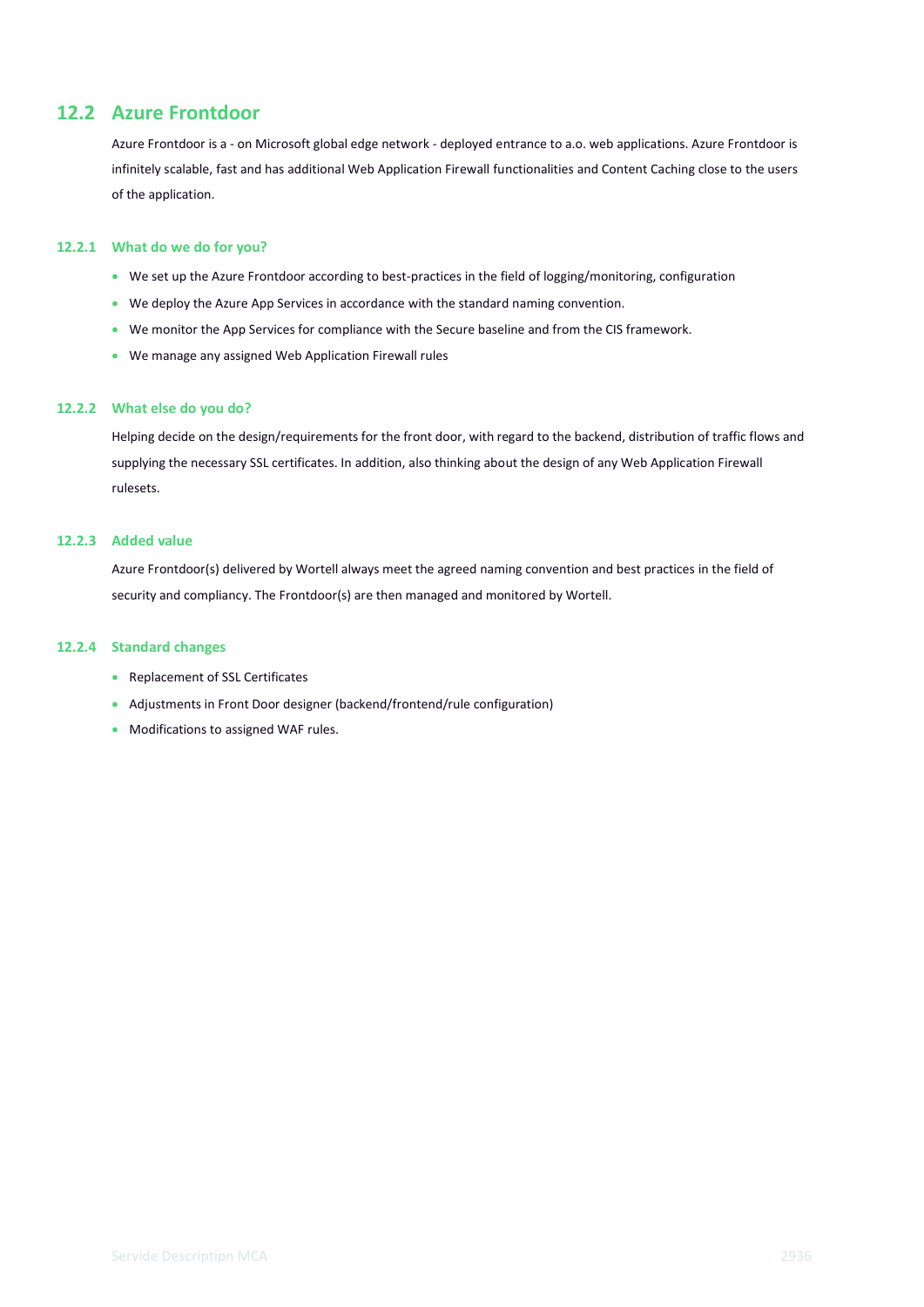## **12.3 Application Gateway (WAF)**

<span id="page-29-0"></span>Azure Application Gateway is a web traffic load balancer that allows you to manage traffic to your web apps. Traditional load balancers operate at the transport layer (OSI Layer 4 - TCP and UDP) and route traffic based on IP source address and a source port to a destination IP address and port. Application Gateway can make routing decisions based on additional attributes of an HTTP request, for example, URI path or host headers (OSI layer 7)

### **12.3.1 What do we do for you?**

- <span id="page-29-1"></span>• We set up Azure Application Gateway in accordance with best practices in the field of logging/monitoring, configuration
- We deploy the Azure Application Gateway according to the standard naming convention.
- We monitor the Azure Application Gateway for compliance with the Secure baseline and from the CIS framework.

#### **12.3.2 What else do you do?**

- <span id="page-29-2"></span>• Request and delivery of required SSL certificates in PFX format
- Participate in deciding the (possible) Web Application Firewall rules

### **12.3.3 Added value**

<span id="page-29-3"></span>Azure Application Gateway that are delivered by Wortell always meet the agreed naming convention and best practices in the field of security and compliancy. We also monitor the infrastructural performance of the Application Gateway and the backend pools.

#### **12.3.4 Standard Changes**

- <span id="page-29-4"></span>• Adjustments in backend pools
- Adjustments in http settings
- Adjustments in Listeners
- Adjustments in Frontend IP configuration
- Adjustments to AGW routing rules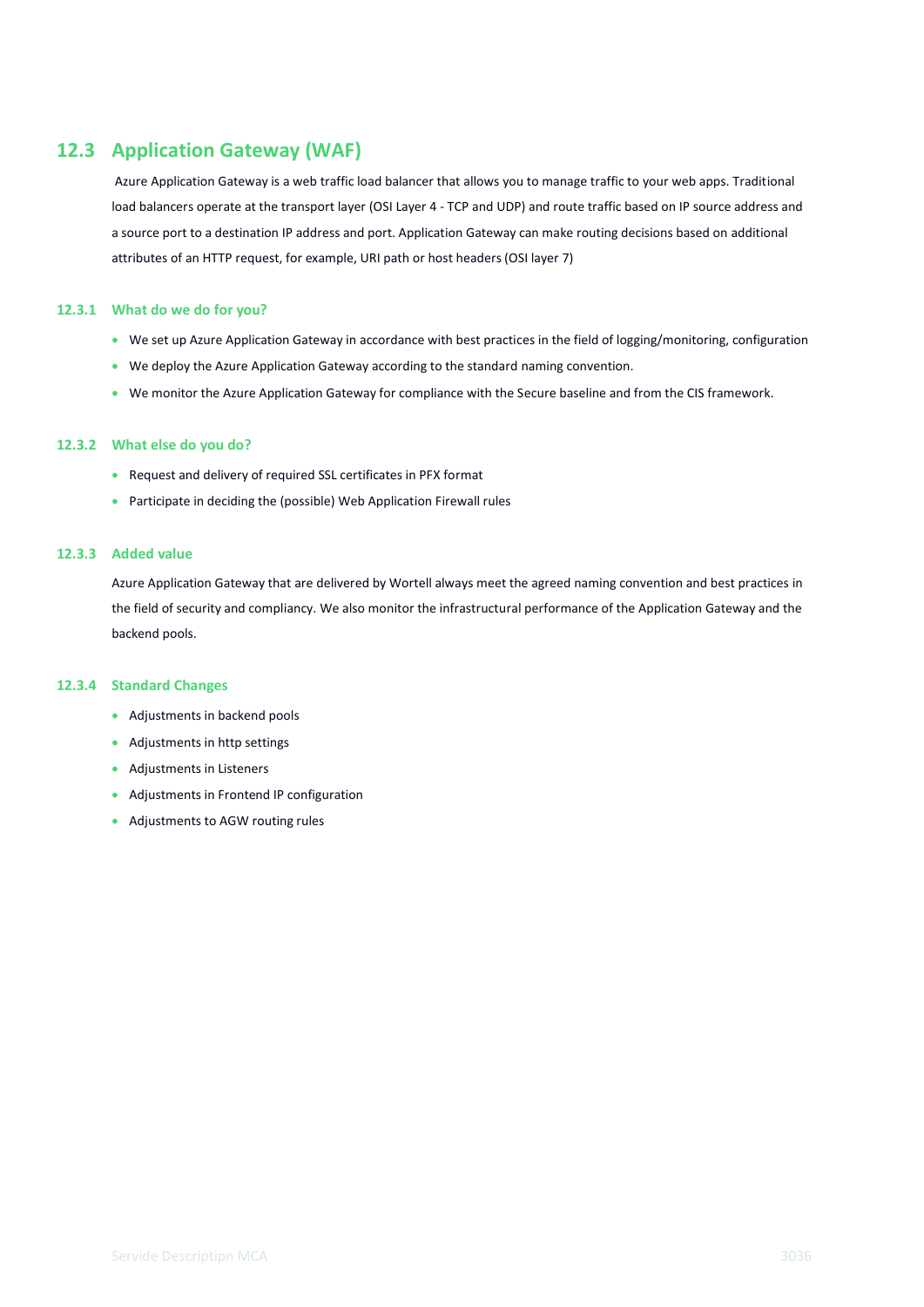## **12.4 Azure Loadbalancer**

<span id="page-30-0"></span>Azure Load Balancer operates at layer 4 of the Open Systems Interconnection (OSI) model. This is the single point of contact for clients. The Load Balancer distributes incoming flows that arrive at the front-end of the load balancer for backend address group. These flows are based on configured load balancing rules and status checks. The instances of the backend address group can be Azure virtual machines or instances in a scale-set for virtual machines.

### **12.4.1 What do we do for you?**

- <span id="page-30-1"></span>• We set up Azure LoadBalancer in accordance with best practices in the field of logging/monitoring, configuration
- We deploy the Azure Loadbalancer according to the standard naming convention.
- We monitor the Azure LoadBalancer for compliance with the Secure baseline and from the CIS framework.

### **12.4.2 What else do you do?**

<span id="page-30-2"></span>Nothing

#### **12.4.3 Standard Changes**

- <span id="page-30-3"></span>• FrontendIP configuration changes
- Backend Pool configuration changes
- Adjustments to load balancing rules
- Adjustments to Inbound NAT rules

### **12.4.4 Added value**

<span id="page-30-4"></span>Azure Loadbalancer(s) delivered by Wortell always meet the agreed naming convention and best practices in the field of security and compliancy. We also monitor the infrastructural performance of the LoadBalancer and the backend pools.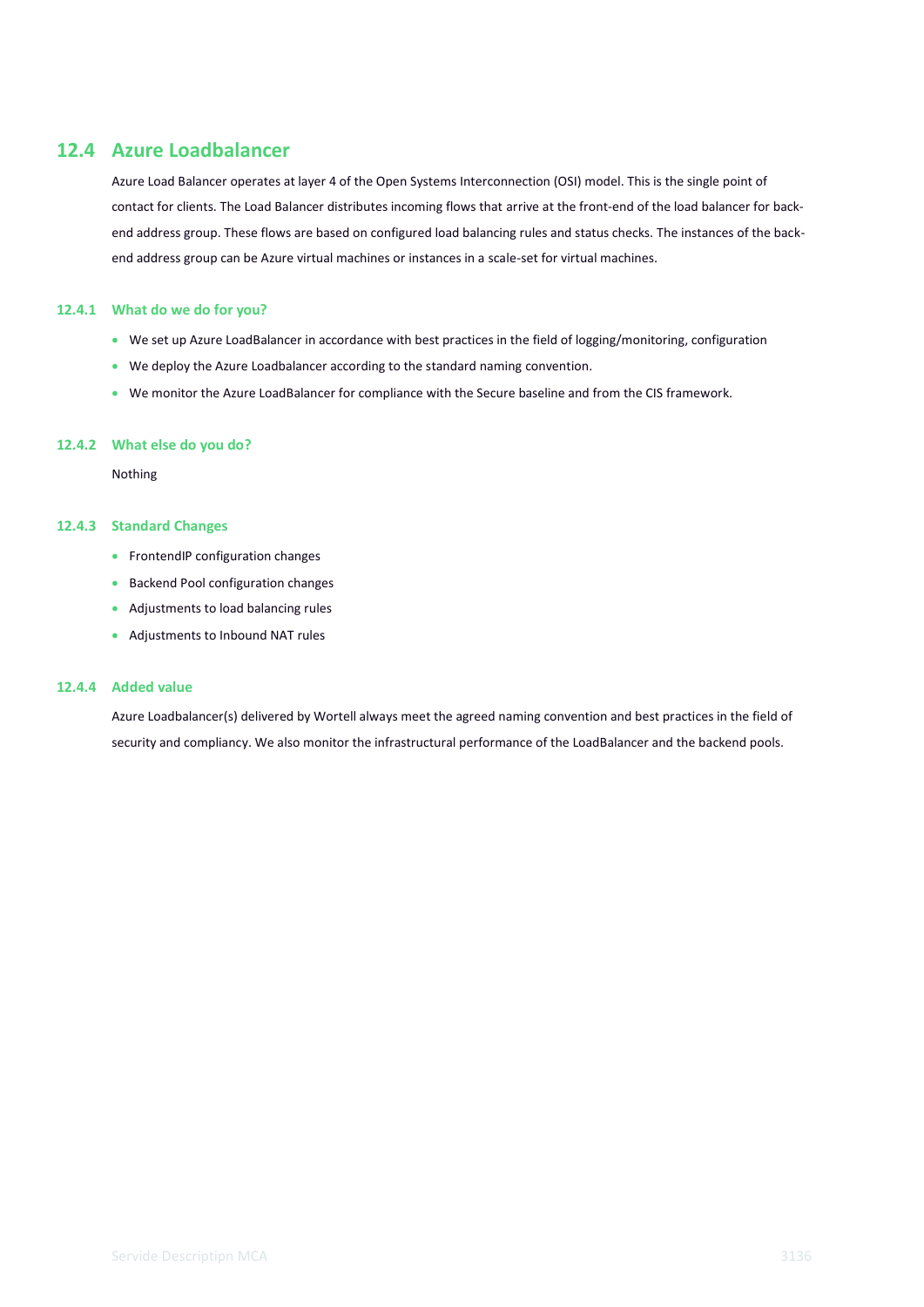## **12.5 VPN Gateway (including VPN connection)**

<span id="page-31-0"></span>A VPN gateway is a special type of virtual-network gateway that is used to send encrypted traffic between a virtual Azure network and an on-premises location over the public Internet. You can also use a VPN gateway to send encrypted traffic between Azure virtual networks over the Microsoft network.

#### **12.5.1 What do we do for you?**

- <span id="page-31-1"></span>• We set up Azure VNET/VPN gateway according to best-practices in the field of logging/monitoring, configuration
- We deploy the Azure VNET/VPN gateway according to the standard naming convention.
- We monitor the Azure VNET/VPN gateway for compliance with the Secure baseline and from the CIS framework.

### **12.5.2 What else do you do?**

- <span id="page-31-2"></span>• Creating new Site-to-Site tunnels on the on-premises side of the tunnel; and/or
- Arranging contact details of other third parties with whom tunnels between Azure and that particular site(s) must be established

### **12.5.3 Standard Changes**

<span id="page-31-3"></span>Creation of new Site-to-Site tunnels on the Azure side

#### **12.5.4 Added value**

<span id="page-31-4"></span>Azure VPN Gateway(s) delivered by Wortell always meet the agreed naming convention and best practices in the field of security and compliancy. We also monitor the infrastructural performance of the Application Gateway and the availability of defined Site-to-Site VPN tunnels.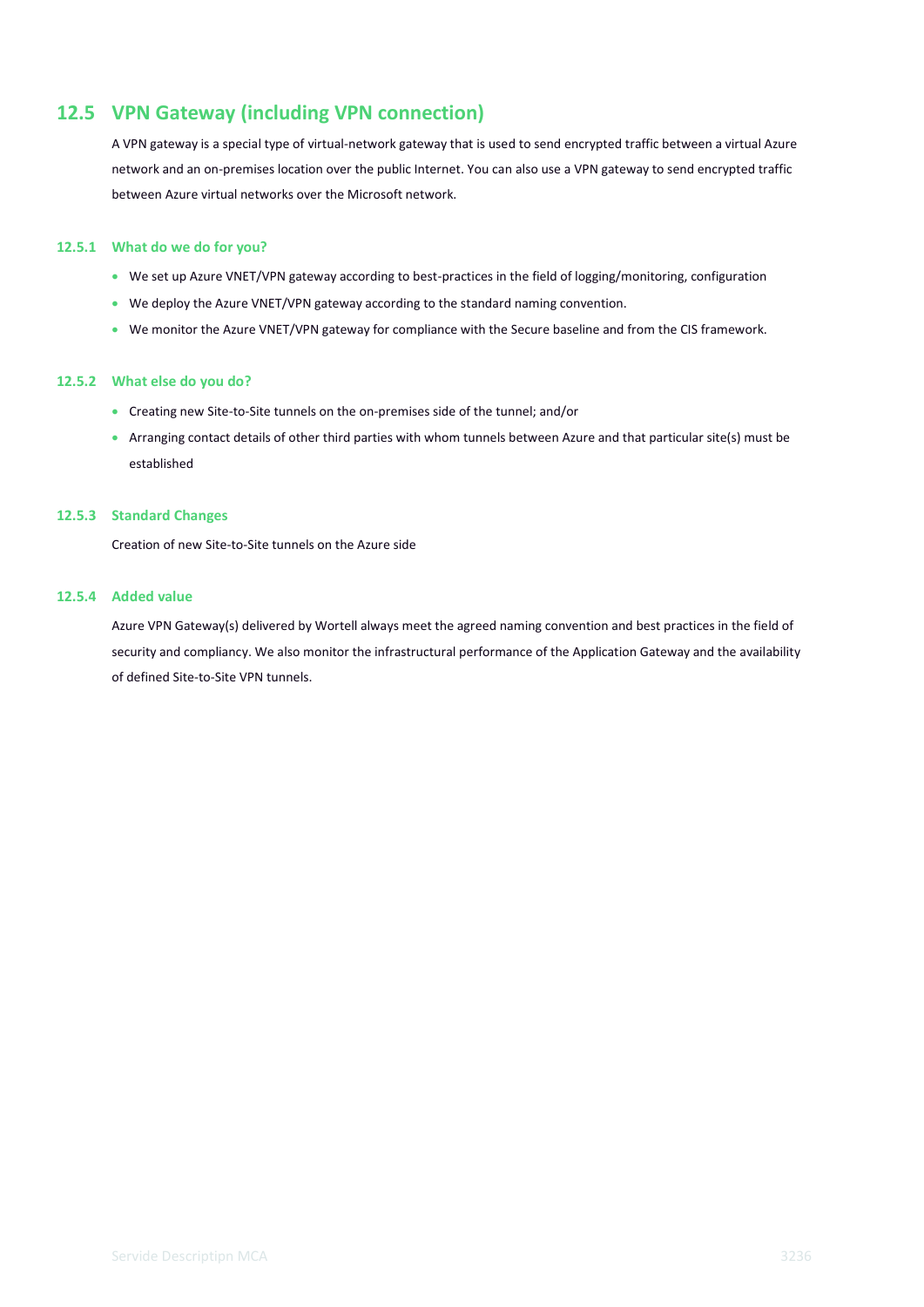## **12.6 Express Route Circuit & Connections**

<span id="page-32-0"></span>Azure ExpressRoute is used to create private connections between Windows Azure data centers and infrastructure at your site or in a co-location environment. ExpressRoute connections do not run over the public Internet and offer greater reliability, faster speeds, and shorter latencies than typical Internet connections.

#### **12.6.1 What do we do for you?**

<span id="page-32-1"></span>We monitor the availability of the Express Route Circuit & Connections that run over the Express Route Circuit. We can also measure (maximum) usage to ensure that no bottlenecks occur in the selected connection speed of the ExpressRoute connections.

### **12.6.2 What else do you do?**

<span id="page-32-2"></span>Arranging any on-premises or non-Azure data center connectivity. Monitoring the connectivity from that side of the connection.

## **12.6.3 Added value**

<span id="page-32-3"></span>Azure ExpressRoute circuit(s) and connections delivered by Wortell always meet the agreed naming convention and best practices in the field of security & compliancy. We monitor the availability of the connection(s) and fulfil the SPOC role in case of connectivity incidents.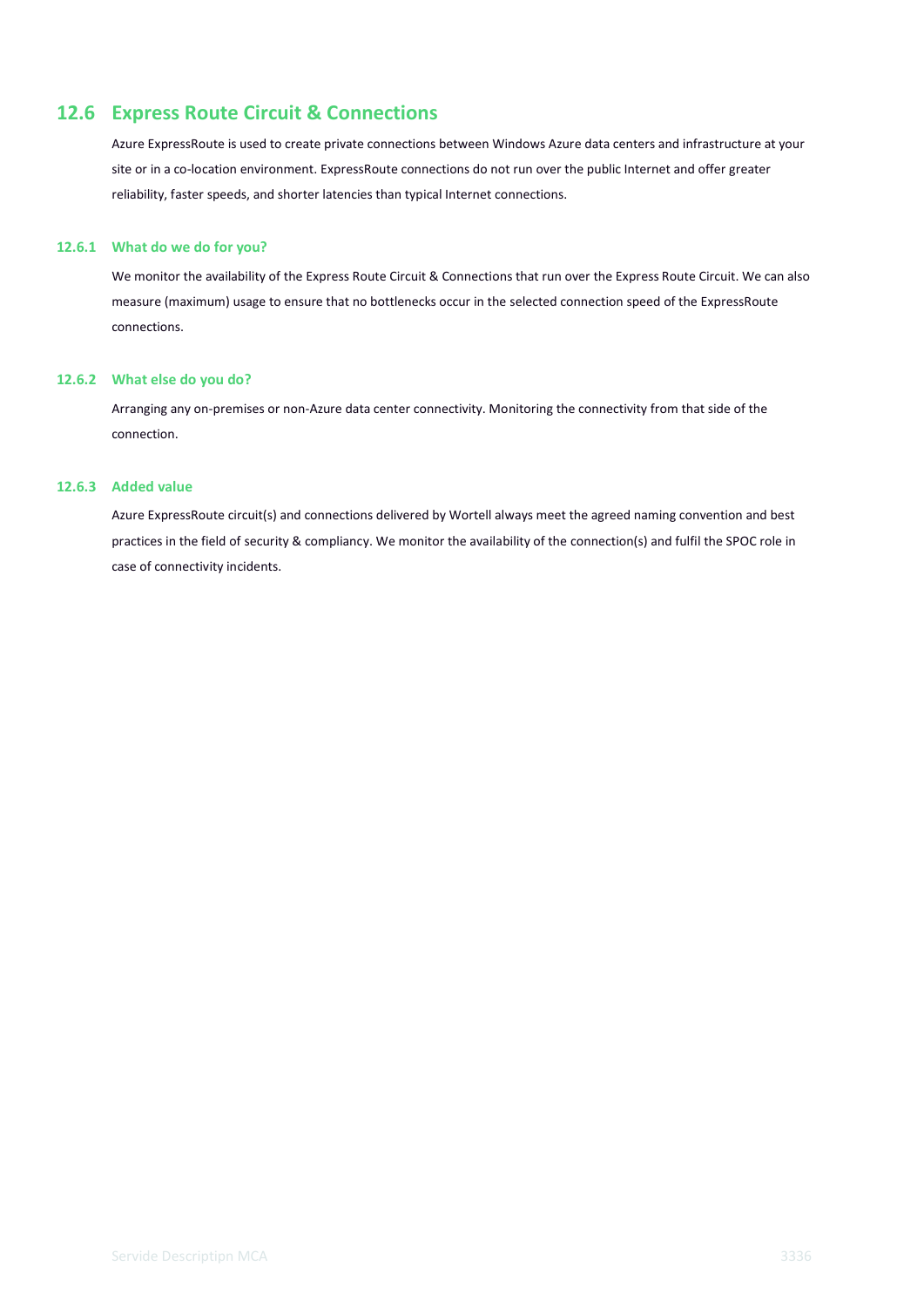## **12.7 Virtual WAN**

<span id="page-33-0"></span>Azure Virtual WAN is a network service that brings together a wide range of network, security and routing functions to provide a single operational interface. These features include branch connectivity (via connectivity automation of Virtual WAN Partner devices such as SD-WAN or VPN CPE), site-to-site VPN connectivity, connectivity via VPN for remote users (point-to-site), personal connectivity (ExpressRoute), intra-cloud connectivity (transitive connectivity for virtual networks), VPN-ExpressRoute interconnectivity, routing, Azure Firewall and encryption for personal connectivity.

#### **12.7.1 What do we do for you?**

- <span id="page-33-1"></span>• We set up the Azure Virtual WAN in accordance with best-practices in the field of logging/monitoring, configuration
- We deploy the Azure Virtual WAN in accordance with the standard naming convention.
- We monitor the Azure Virtual WAN for compliancy with the Secure baseline and from the CIS framework.
- We monitor VWAN connections including Site-to-Site, ExpressRoute connections and Hub-to-VNET connections

#### **12.7.2 What else do you do?**

<span id="page-33-2"></span>Arranging any on-premises or non-Azure data center connectivity. Monitoring connectivity from that side of the connection. Setting up point-to-site VPN tunnels if they are needed by users.

#### **12.7.3 Added value**

<span id="page-33-3"></span>Azure Virtual WAN delivered by Wortell always meet the agreed naming convention and best practices in the field of security and compliancy. We also monitor the infrastructural performance of the service.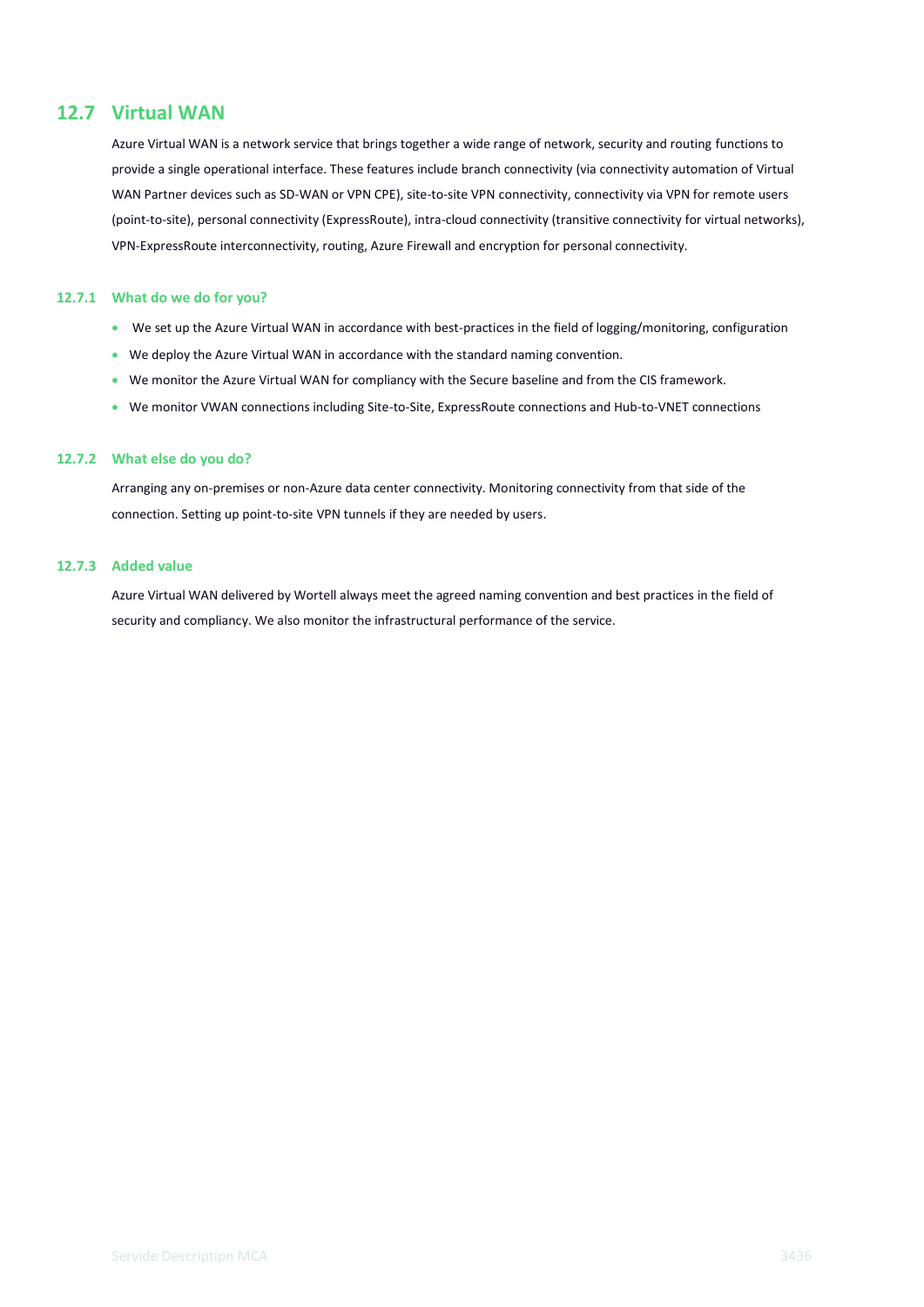## <span id="page-34-0"></span>**13 Service levels on Resources**

The content of this Service Description follows the agreements that are made in the general SLA/XLA that was made between Wortell and your organization. In the SLA/XLS you will find the service windows and response times.

The resources that we monitor for you are offered in 3 tiers. These tiers are described below. The 3 tiers are equal to the priorities 1, 2 and 3 from the SLA/XLA.

## **13.1 SLA Gold**

<span id="page-34-1"></span>This SLA is for business-critical production workloads that are important to the organisation 24x7. The resources with this SLA are proactively monitored 24x7 by Pulse and in the event of an incident or notification where an engineer is required, the engineer on duty will receive an alert from Pulse to resolve the incident.

The response- and lead times are equivalent to a Prio 1 as laid down in the SLA/XLA.

#### **13.1.1 What do we do for you?**

<span id="page-34-2"></span>In the event of an incident on a Gold resource, Pulse automatically forwards the notification to the engineer on duty who confirms the notification and then starts working on it.

### **13.1.2 Added value**

<span id="page-34-3"></span>A quick response from a skilled Azure engineer who solves the problem with the business critical resource.

## **13.2 SLA Silver**

<span id="page-34-4"></span>This SLA is for critical workloads that are important to the organisation during business hours. The resources with this SLA are proactively monitored by Pulse 24x7 and in the event of an incident or notification where an engineer is required, the engineer will receive an alert from Pulse during business hours to resolve the incident.

The response- and lead times are equivalent to a Prio 2 as laid down in the SLA/XLA.

#### **13.2.1 What do we do for you?**

<span id="page-34-5"></span>In the event of an incident on a Silver resource, Pulse automatically forwards the notification to the engineer on duty. The engineer confirms the report and starts working on it.

#### **13.2.2 Added value**

<span id="page-34-7"></span><span id="page-34-6"></span>A quick reponse from a skilled Azure engineer who solves the problem with the critical resource within office hours.

## **13.3 SLA Bronze**

This SLA is for standard and/or non-critical (development/test) workloads during business hours. The resources with this SLA are proactively monitored 24x7 by Pulse and in the event of an incident or report that requires an engineer, the engineer receives an alert from Pulse during office hours to resolve the incident.

The response- and lead times are equivalent to a Prio 2 as laid down in the SLA/XLA.